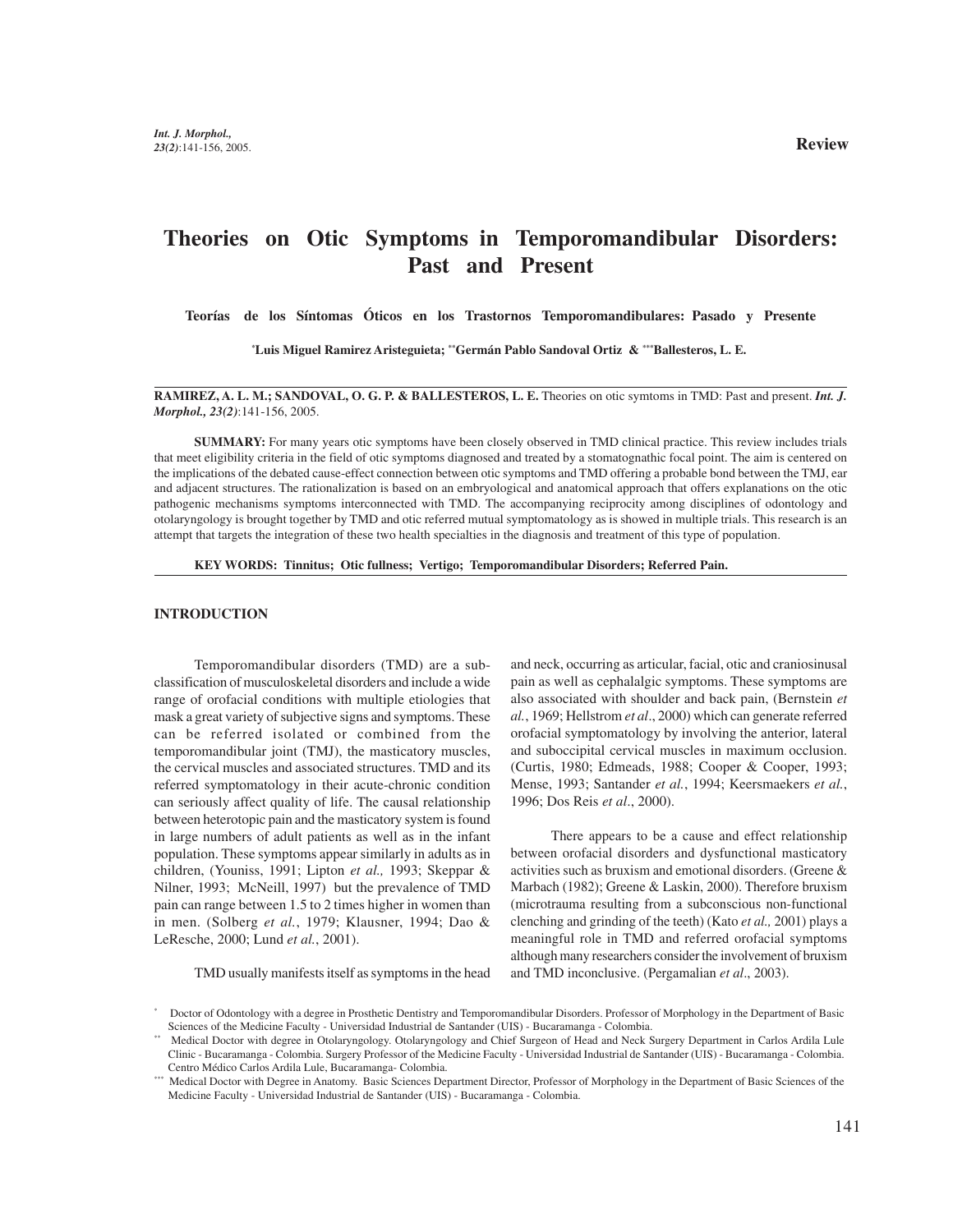Although people with TMD suffer local orofacial muscle pain that affects the muscles, they can also suffer referred pain that can affect the cervical and the middle ear muscles with varied symptomatology that ranges from otic symptoms to headache and neck pain. These symptoms can be associated with TMD from muscle hyperactivity that produces primary and referred pain symptomatology and an otic non-painful expression. (Gelb & Arnold, 1959; Okeson, 1998). It is important to know that symptoms of the ear are not present in over 50% of the patients who express otic complaints such as retroauricular and/or preauricular pain, tinnitus, vertigo, hearing impairment, otic fullness, and ear popping sensations. (Gelb *et al*., 1959; Gelb & Tarte, 1975; Kuttila *et al.*, 1999; Kuttila *et al.*, 2001). Bernhardt *et al.,* (2004) found a significant correlation between tinnitus and TMD, affirming that TMD might cause otologic symptoms.

Monson and Wright in 1920 related the position of the jaw and the TMJ to impairment of hearing in child and adult populations. Decker in 1925 and Goodfriend in 1933 related otic symptoms with TMJ. (Decker, 1925; Parker & Chole, 1995. Costen (1934) associated auricular and craniosinusal symptoms with articular disorders called Costen's Syndrome. Costen was the first one to describe otic symptoms in total or partial edentulous patients and the reflex muscular contraction (Shapiro & Truex, 1943) of muscles innervated by the mandibular branch of the trigeminal nerve (V3). Most of the populations are not aware of the relationship existing between symptoms such as headache and otalgia to TMD and the masticatory system. It can be observed in the clinic how functional and inflammatory disorders of TMJ in their acute state are recognized by patients as "ear pain". (Rubinstein *et al.*, 1990; Ash & Pinto, 1991).

#### **Prevalence and evidence**

Patients with otologic symptoms usually have more painful orofacial muscles than in people without otic symptoms. The otic pain in individuals with TMD without a pathological condition in hearing or in the nasopharinx can be explained as a referred pain from the masticatory muscles, TMJ and associated structures. (Miller & Wyrwa, 1992).

There appears to be a connection between otic symptoms and the muscular and articular dysfunction in the head and neck. (Koskinen, *et al.*, 1980) Chart 1 widely demonstrates how otic symptoms are intimately associated with TMD. (Goodfriend, 1933; Principato & Barwell, 1978; Brookes *et al.*, 1980; Gelb & Bernstein, 1983a,b; Fricton *et al.,* 1985; Bush, 1986; Wedel & Carlsson, 1986; Chole & Parker, 1992; Kisnisci, 1999; Wright & Syms, 2000; Tuz *et al*., 2003). It is important to mention that in this chart the

patients based on the clinician's preferred etiology hypothesis but the multifactorial nature of TMD began to be acknowledged in 1960 due to a demand for its diagnostic criteria. Between 1990 and 1996 TMD diagnostic criteria has reached a consensus. ( Dworkin & LeResche, 1992; McNeill, 1990, 1993; Sessle *et al.*, 1995; Okeson, 1996 and National Institute of Health Technology Assessment Conference on Management of Temporomandibular Disorders). It is still a mystery the unique cause of otic symptoms.

Among a several suggested origins that include Meniere's disease, acoustic neuroma, ear trauma, noise exposure, otosclerosis, ototoxic drugs and presbycusis, TMD appear to play a relevant role. This factor could generate some conflict because the wide range of other causes that may express otic symptoms, cases that are frequently observed in the otolaryngology daily practice. For example Tinnitus and vertigo, as well as other otic symptoms, have been implicated in patients with a compromised systemic condition like systolic and diastolic pressure levels but with no correlation demonstrated (Weiss, 1972; Chatellier, *et al.,* 1982).

researchers at the beginning of this century recognized TMD

The prevalence of dizziness in patients with TMD ranges from 40% to 70% and that of vertigo from 5% to 40%. (Cooper *et al.*, 1986). In relation to tinnitus, it is not clear yet if TMD contributes to its development or if they are the same phenomenon. (Bush, 1987). Lockwood *et al.,* (1998) found up to 75% of patients had alternate intensity of tinnitus with voluntary muscular orofacial movement. Vergara (1996) also found a solid relationship between facial and masticatory muscle movements and the variations in the intensity of tinnitus. (Yamamoto *et al.*, 1985). Morgan (1992) finds that when the muscles of patients with otic symptoms are palpated 75% have trigger points. Rubinstein & Carlsson, 1987) reasoned that tinnitus is not a disease but a symptom in the otologic spectrum. Rubinstein found patients with chronic tinnitus responding less to stomatognathic treatment than those with acute tinnitus. Vernon *et al.* (1992) expressed that in tinnitus the greater the quantity of different sounds then the more complex the tinnitus and TMD. Lam *et al.* (2001) noted that the prevalence of referred otic pain and other otic symptoms of non otologic origin in patients with TMD vary from 3.5% to 42% and that the prevalence of tinnitus in patients with TMD seems to be higher than that found in the general population. The frequency of tinnitus in patients with TMD varies from 33% to 76%. Rubinstein, 1993. Hazell (1981) reported that 39% of the patients with tinnitus showed frequent tension headaches with fatigue and muscle soreness in facial and masticatory muscles. Bjorne et al. (Bjorne & Agerberg, 1996;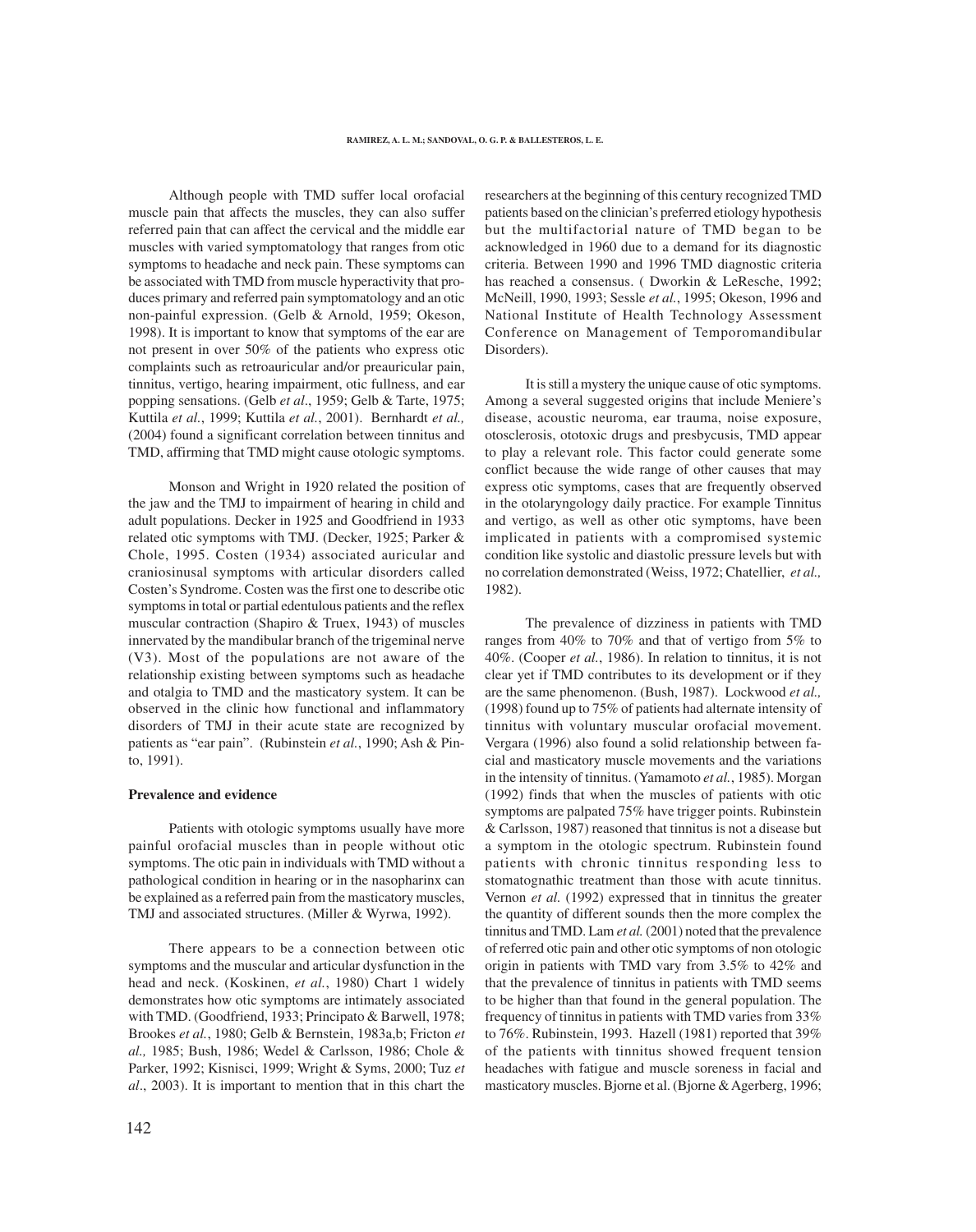Bjorne *et al.,* 1998) expressed that the hearing damage and auditive loss frequently associated with tinnitus is strongly related to emotional tension such as headaches, cervical and pericranial muscular tension, as well as dreaming disorders that produce suboccipital muscular tension and vertigo experience.

#### **Rationalized appoach to pathogenic mechanisms:**

Several authors have tried to find an explanation between otic symptoms and TMD with some interesting answers. How TMD affects otic health may sound illogical to some clinical researchers but must be understood and observed in an anatomic-embryologic-physiologic form to elucidate more than a few possibilities in its potential connection.

#### **Embryology link**

Focusing on the articulation and the masticatory muscles as a potential origin of some otic effects it is undeniable that this common embryologic beginning of both the ear and TMJ at least proclaims them as next door neighbors.

In humans the development of TMJ and structures such as the pharynges, the pharyngotympanic tube, and the tympanic cavity is complex and still a controversial subject. Meckel's cartilage, which is the first branchial arch, forms the jaw and the maxillar. The first and second arches form the ossicle chain. In this chain the malleus has a double origin: the anterior process originates from mesenchimal cells (os goniale) through intramembranous ossification, and the rest from Meckel's cartilage, through endochondral ossification. (Rodríguez *et al*., 1991, 1993; Whyte *et al.*, 2002). The middle auricular bones relate the malleus (hammer), to the condylar blastema and the temporal blastema by fibrous connections passing through the petrotympanic fissure that Rees (Rees, 1954) named the discomalleolar ligament. These fibrous connections of the lateral pterygoid muscle in the Meckel's Cartilage form the interarticular disc by mechanical stimulation of this muscle although there isn't total agreement (Yuodelis, 1966). A neurological, vascular and ligament connections between the TMJ and the middle ear persist in the course of articulation development because of the continuity in the Meckel's Cartilage through the petrotympanic fissure that in adults shows an incomplete closing. The medial pterygoid muscle and the tensor tympani muscle develop from the temporal blastema. These structures along with the tensor veli palatini are innervated by V3 through the otic ganglion, which innervates the masticatory muscles coming from the mesoderm of the first branchial arch. (Baume, 1962; Furstman, 1963; Misurya, 1976;

Thilander *et al.*, 1976; Wong *et al.*, 1985; Ohta *et al*., 1993; Perry *et al*., ; Sadler, 1998; Schames *et al.*, 2002). Myrhaug (1964) reasoned that the ossicular chain and the middle ear muscles belong embryologically to the chewing system and that after this they become and serve as the hearing sense.

#### **Muscular involvement**

The muscles tensor tympani and tensor veli palatini are the first focus of the functional origin of the otic disorders with symptoms like tinnitus, otic fullness, subjective hearing loss and vertigo. The center of attention of their involvement starts when it is understood that anatomically they are muscles of the middle ear although they are really muscles of mastication because they are modulated by motoneurons coming form the trigeminal motor nucleus (V3). (Campbell *et al*., 1982; Myrhaug; Eckerdal, 1991; Ciancaglini *et al.*, 1994; Greene, 2001; Travell & Simons, 2002) TMD high muscular activity can be exacerbated originating in this nucleus with its possible otic consequences from the tensor tympani and tensor veli palatine muscles participation.

These complex neuromuscular interactions between the masticatory muscles and the ear were named "Otognatic Syndrome" by Myrhaug in 1964 and then "Otomandibular Syndrome" by Bernstein in 1969 and Arlen in 1977. The patients with otomandibular syndrome have one or more otic symptoms without having a real source in the ear, nose or throat but with one or more mastication muscles in a state of constant spasm.

The stapedial muscles accompany the tensor tympani muscle in the middle ear mechanism. The contraction of the stapedial and tensor tympani muscle is produced during high sounds and immediately before speaking. (Klockhoff & Anderson, 1960).These muscles are involved in the "centrifuge auditory inhibition" control from the Central Nervous System (CNS) that protects and filter the auditory afferent conduction to the CNS by the contraction of these muscles. The stapedial muscle improves external vocalization reducing the masking effect of autogenous sounds. The tensor tympani responds to strong external stimuli and is activated by vocalization, chewing, swallowing and movement of the facial muscles. (Kamerer, 1978; Gray, 1983). It is imperative to recognize that the ossicular chain in the middle ear is practically sustained in a fragile way by the tympanic membrane, some ligaments of the malleus and incus and the tendons of the stapedial and tensor tympani muscles. These structures sustain the bones of the middle ear in an efficient biomechanical function on the acoustic stimulus movement. Myrhaug noted that the equilibrium of the ossicular chain depends on the tonic state of tensor tympani and stapedial muscle (opposing muscles) regulating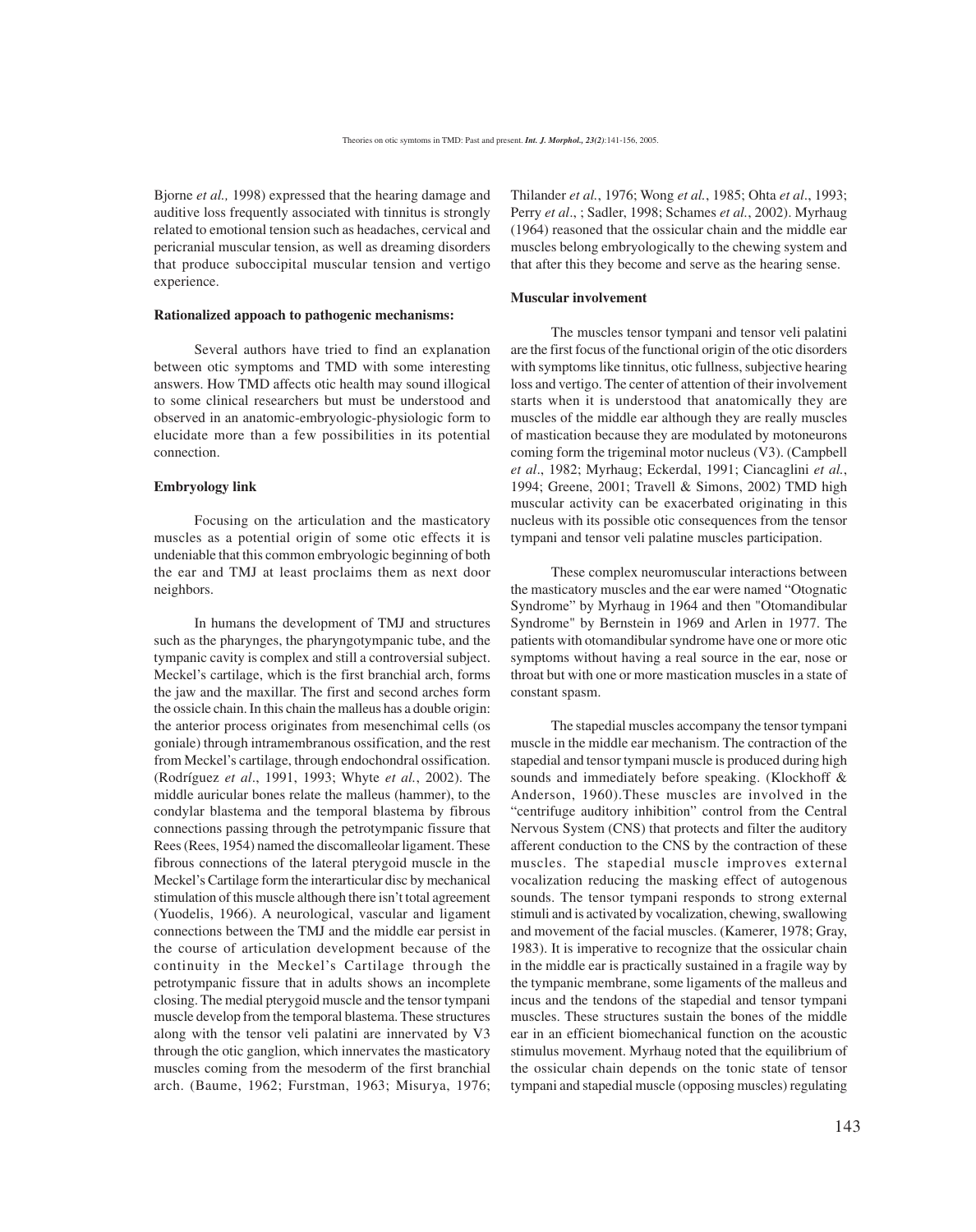the normal functioning of the structures that lead sound into the middle ear. In TMD the sustained contraction of tensor tympani muscle can alter the ossicular spatial position and the endolymphatic pressure through the transmitted changes from the oval window to the labyrinth walls. This can unchain and unbalance the vestibular impulses expressed in vertigo. Additionally, the same middle ear pathogenic muscle mechanism can diminish the sonic transmitting vibration from the tympanic membrane toward the oval window through the ossicular chain which is expressed as a hearing impairment. Ogutcen-Toller & Juniper (1993) suggested that the structures that lead to sound in the middle ear could be affected by the contraction of the tensor tympani muscle produced by TMD. Considering that TMD can produce an episodic or constant muscle contraction or spasm depending on its stage, the otic symptoms appear as an episodic or constant presence.

The dysfunction of the tensor tympani muscle in conjunction with tensor veli palatini muscle also plays an important role in the relationship of TMD and otic symptoms. Neuromuscular dysfunctions of these muscles may trigger alterations in the sound-conducting apparatus. TMD produces contraction and tension in the tensor veli palatini and tensor tympani muscles that can generate different abnormal muscular behaviors: in subjective tinnitus there is a contraction of the tensor tympani muscle and in objective tinnitus where there is a rhythmical opening and closing of the pharyngeal area of the pharyngotympanic (palatal myoclonus), the contraction is present in the tensor tympani and tensor veli palatini muscles. (Virtanen, 1983). Zipfel *et al.* (2000) noted that the most common mechanical origin of objective tinnitus is palatal myoclonus and middle ear myoclonus (rhythmic movement of the tympanic membrane secondary to repetitive contraction of the tensor tympani and stapedial muscles).

The normal function of the pharyngotympanic tube is to equalize the pressure of the middle ear and it is regulated by the tensor veli palatini muscle. The pharyngotympanic tube communicates with the middle ear to the nasopharinge by contracting the tensor veli palatini muscle assisted by the levator palatini muscle during velopharingeal movements such as swallowing and the inhaling phase of respiration. (Misurya, 1976; Swarts, 1990; Spauwen *et al*., 1991; Su *et al.*, 1993; Ishijima *et al*., 2002). Movement patterns such as yawning, laughing, swallowing and coughing involve pharyngeal and laryngeal muscles that activate the tensor tympani. Salen & Zakrisson (1978) found that pharyngeal and laryngeal muscles work simultaneously during swallowing with the tensor tympani and assist in Eustachian tube ventilation similar to an air pump. During its reciprocal contraction generates an inner deflection of the tympanic

membrane that breaks the seal of the mucosal membranes of the pharyngotympanic tube isthmus that expels air and contributes to the ventilation of the middle ear. The alteration of its function can changes the intratympanic pressure and can generate tinnitus, vertigo, sensations of hearing loss of low tones, otic fullness. Its dysfunction can also produce otitis media with effusion, especially in children. (Alper *et al.*, 1997). Marasa & Ham (1988) as well as Youniss think the pharyngotympanic tube dysfunction plays an important role in otitis media with effusion. Children are more susceptible to chronic otitis media with effusion especially during respiratory system infections because their pharyngotympanic tubes are configured as a short, horizontal and wide lumen. (Holborow, 1975).

Costen noted an interesting explanation why the Eustachian tube dysfunction would occur by neighboring compression. The compression comes about because of the relaxation of the upper head of the lateral pterygoid and medial pterygoid muscles that occurs in a loss of vertical dimension from edentulism. (Dolowitz *et al.*, 1964). McDonnell *et al.* (2001) express in the same vertical scenario that children with deep dental overbites were 2.8 times more increased risk for developing pharyngotympanic tube dysfunction than those without deep bites. The result of this is the compression and bunching of the muscular mass (tensor veli palatini) and associated structures in repose (muscular hypotension) by lateral pterygoid and medial pterygoid muscles. Normally the pharyngotympanic tube is maintained closed by the collapsing pressure of an external mass. The pharyngotympanic tube maintains a closed position at rest, which protects the middle ear from retrograde flow of nasopharynx microflora during rapid fluctuations in nasopharyngeal pressure associated with breathing, swallowing, coughing, sneezing, and nose blowing. Under normal conditions the contraction of the tensor veli palatini muscle opens the lumen of the pharyngotympanic tube while it presses laterally on the medial pterygoid muscle. (Leuwer *et al*., 2002). Kelly & Goodfriend (1964) found a possible union between vertigo, nausea, vomit and syncope in 105 patients with over-closed dental relations because the medial pterygoid muscle enlarges and compresses, and he found the complete resolution of their symptomatology in 89% of these patients by increasing their vertical dimension. Another picture with the same medial pterygoid muscle and pharyngotympanic tube proximity is the hypertonicity and spastic contraction of medial pterygoid muscle due to muscular dysfunction in TMD. Also, this could externally compress the tensor veli palatini muscle and generate anatomical interferences with the normal function of the pharyngotympanic tube. In this scenario the contraction of the tensor veli palatini muscle can be interrupted and causes difficulty in its opening. (Ross, 1971). If the mastication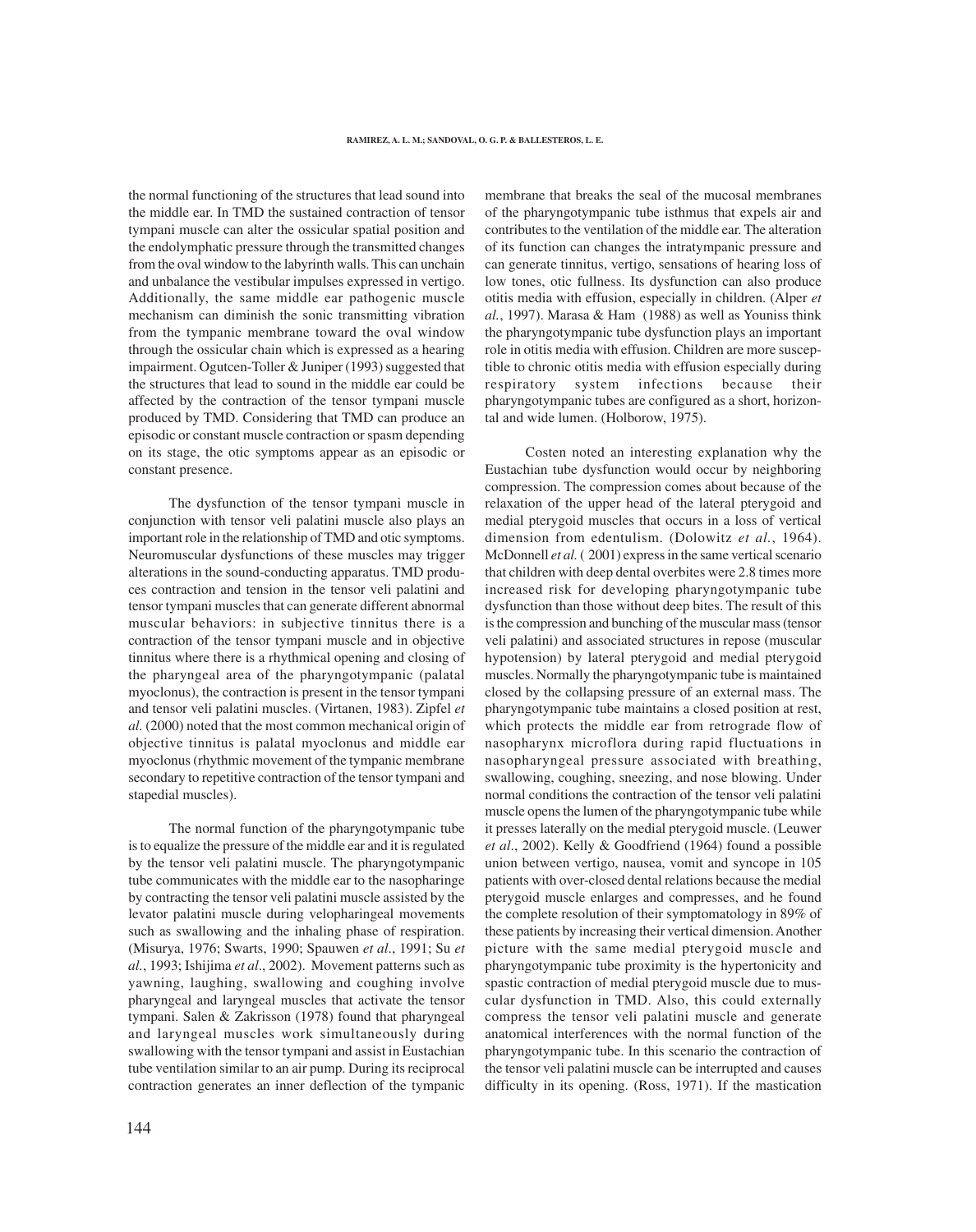muscles are hypertonic because of TMD it is also possible that the tensor veli palatini and tensor tympani muscles can be hypertonic because of the common innervation by V3. As the tensor veli palatini remains spastic its normal function of opening and closing the pharyngotympanic tube will cease generating otic fullness among other otic symptoms.

At this point, the complexity of the middle ear pressure aeration mechanisms can be observed. If the tensor tympani and tensor veli palatine muscle dysfunction can generate otic symptoms each one separately, then the effects of an agonist co-working are anatomically more problematic. Barsoumian, Kuehn *et al*. (1998) corroborate Lupin's 1969 findings and those later of Rood & Doyle (1978) findings by discovering in adult cadavers how the fibers of the most external zone of the tensor veli palatini muscle and the fibers of the tensor tympani are joined in the middle ear. (Rood, 1973; Williams *et al.*, 1989; Prades *et al*., 1998). Kierner *et al. (2002)* also found this functional connection between the tensor veli palatini and the tensor tympani muscles in human cadavers by histological analysis. (Proctor, 1967). Because of this, the tensor veli palatini has an additional bone origin in the manubrium of the malleus. Consequently these muscles act synergistically together and temporary can increase intratympanic pulling force with otic symptoms like otalgia, tinnitus, vertigo and subjective hearing loss. The dysfunction of them in TMD can either individually or in combination modify the medial position of the malleus and the tympanic membrane since the spatial disposition of the ossicular chain can be modified by muscle force. Schames *et al*. found a possible myofibrotic contraction of the tensor tympani and tensor veli palatini muscles due to dysfunction generated by TMD. This complicates this anatomical and functional relationship as a consequence of reduced muscle fiber length.

#### **TMJ and middle ear adjoining**

Dissections of human adults and fetuses carried out by Pinto (1962) Komori *et al*. (1986) and other researchers (Rees, 1954; Coleman, 1970; Ioannides & Hoogland, 1983; Perry *et al*., 1985; Loughner *et al*., 1989; Rodríguez & Vásquez, et al., 1993; Morgan *et al*., 1995; Mérida-Velasco *et al.,* 1997; Rodríguez-Velásquez, *et al*., 1998) proved a specific anatomical link between the TMJ, the mandibular body and the middle ear. This connection is made by the discomalleolar and the anterior malleolar ligaments that attach to the malleus of the ossicular chain in its anterior process and create a biomechanical connection between the middle ear and the mandibule. (Hoshino, 1988).

The anterior malleolar ligament is a continuation of the sphenomandibular (tympano-mandibular) ligament noted by Burch (1966) and according to Komori *et al*. and

Ogutcen-Toller (1995) inserts on the ventral surface of the malleus coming out to form a horizontal "V" with the discomalleolar ligament in the petrotympanic fissure. According to Pinto, the discomalleolar ligament is found more external and is inserted in the medio-posterior-superior border of the capsular ligament and the disc. According to Komori *et al*. it is inserted only in the medio-posteriorsuperior zone of the retrodiscal area and in the articular capsule. The anterior malleolar ligament is more medial than the discomalleolar ligament and connects the sphenomandibular ligament along with the Chorda Tympani nerve (VII) in the petrotympanic fissure (Iter Chorda Anterius) trespassing together within the Huguier Channel. The sphenomandibular ligament is inserted in the lingula or mandibular spix spine and originates in the malleus, part of the sphenoid spine and the most medial zone of the petrotympanic fissure. (Rodríguez *et al.*, 1992) The malleolar anterior ligament is an embryological remainder of the Meckel´s cartilage and the disc-malleolar ligament is a remainder of the lateral pterygoid muscle.

These structures can be stretched in a TMJ functional or inflammatory disorder affecting the middle ear structures in some patients. The otic symptomatology in this scenario can be expressed as tinnitus, vertigo and otalgia. The first two symptoms start in the altered position of the stape because the force applied to the middle ear bones by these ligaments. Otalgia can be present by peripheral nerve stimulation in the tympanic membrane due to the traction of the malleus that is bonded to the membrane. Ren & Isberg (1995) found a significant correlation between internal derangement of the TMJ and tinnitus. In their research disk displacement was found to be present in the ipsilateral joint in all 53 patients who had unilateral tinnitus. In 1933 Bernstein *et al.* observed how in extreme jaw movements some patients could change the intensity and quality of tinnitus. According to Eckerdal, the range of movement of these ligaments depends on the fibrous connection on the walls of the petrotympanic fissure, corroborating Coleman's findings in 1970.

How these ligaments can start a force in the middle ear bones is the question. This ligament link between the TMJ and the middle ear can be biomechanically subjected to functional or inflammatory articular disorders since the luxation or displacement of the disc and the secondary edema from inflammation (Sessle *et al.,;* Myers, 1988; Johansson *et al.*, 1990) can produce anterior tension on the discomalleolar ligament because of the disc disposition and the additional increase of intrarticular pressure by the edema. The sphenomandibular and malleolar anterior ligaments only can be tensed in a position of marked over-closure also stretching the ossicular position, explaining the increase of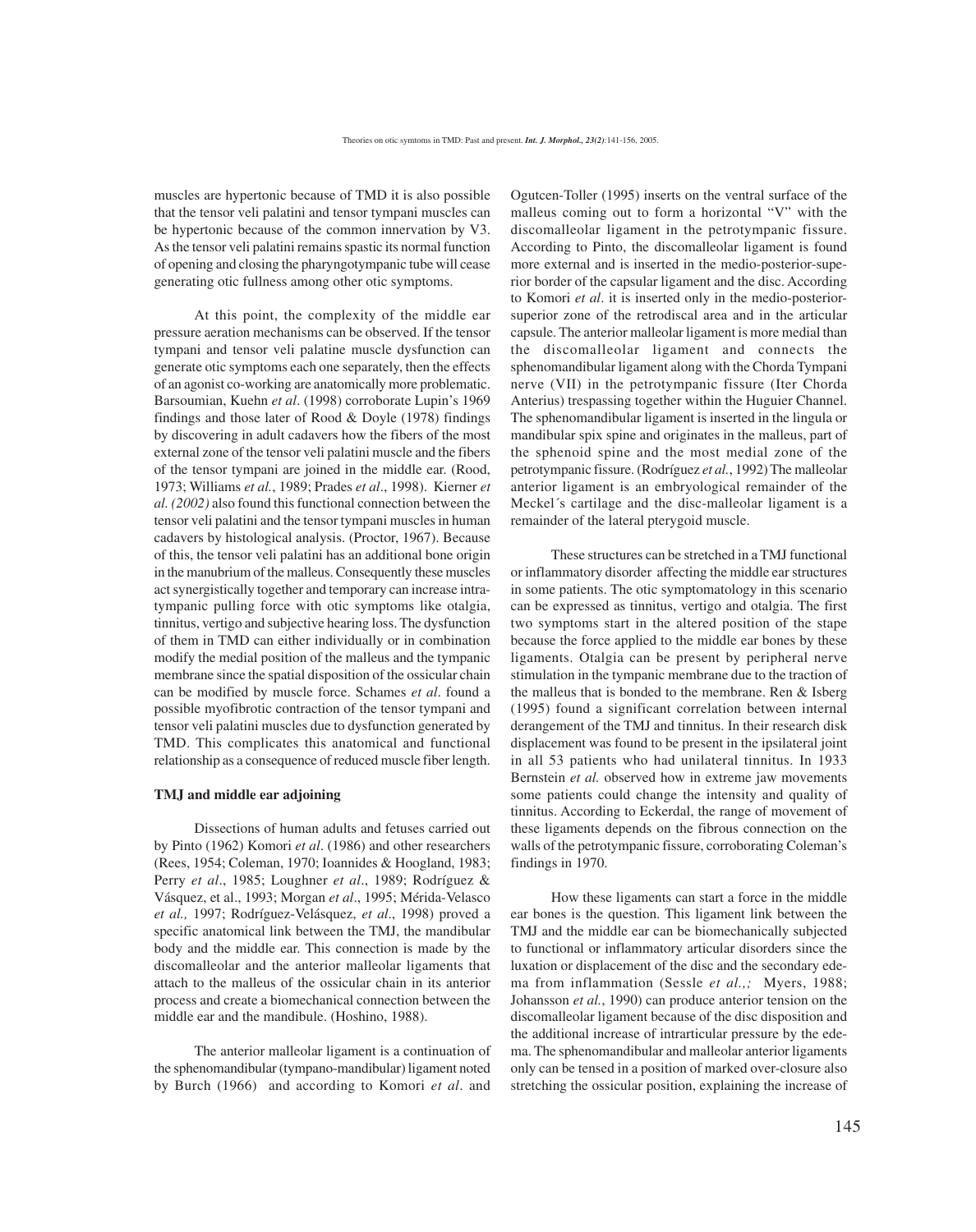tinnitus in exaggerated intermaxilar positions. (Bernstein *et al.,* 1969; Myers, 1988; Rubinstein *et al*., 1990). Bernstein, observed how in extreme jaw movements some patients could change the intensity and quality of tinnitus. Loughner *et al*. (1989) reasoned that in surgeries for TMJ where condyle is distracted the ossicular chain could be injured by the extreme traction of these ligaments over the anterior process of the malleus. Additionally in relation to the TMJ-Middle ear bone communication (Huguier Channel) Marasa & Ham suggested that the inflammation produced by inflammatory disorders of TMJ can spread through the petrotympanic fissure to the middle ear and generate otitis media. The osseous communication between the middle ear and TMJ is capable subsequently to start pathologies with doubtful origins like a TMJ septic arthritis with an occult original infectious site, but in presence of infectious otitis media. (Leighty *et al*., 1993; Regev *et al*., 2003). Using the same bone connection, the edema produced by inflammatory or functional disorders from the TMJ can spread through the petrotympanic fissure to the middle ear a fluid collection and generate vulnerable infection (otitis media) via this route. (Marasa & Ham, 1988; Moses *et al*., 1998).

In a similar way the proximity of TMJ and the middle ear can be explored in a vascular and lymphatic point of view. These components go through the petrotympanic fissure in the same form like the ligaments explained above. Merida-Velasco et al. (Mérida- Velasco *et al.*, 1999) confirmed Bleicker's findings that in newborns the small vessels of the anterior portion of the middle ear cross the petrotympanic fissure and reach the venous retrodiscal plexus that drains into the retromandibular vein, which is a part of the articular vascular plexus. In adults the most medial branches of the posterior group of the tympanic anterior artery (behind TMJ) irrigate the tympanic cavity and the external auditory meatus. The most medial branches are in intimate contact with the discomalleolar ligament that enters the middle ear through the petrotympanic fissure and with the external ear through the most external branches in the scamotympanic fissure. This vascular relationship between TMJ and the middle ear can explain the referred otic symptoms in presence of secondary vascular reflex from TMJ disorders. (Williamson, 1990). Gelb *et al*. (1997), in relation to the labyrinth lymphatic drainage mechanisms and based on Young (1952) discoveries, suggested that the mechanical obstruction of the pharyngotympanic tube by TMJ inflammation or muscular cause could involve the lymphatic channels coming from the labyrinth to the middle ear and the retro-naso-pharyngeal lymph nodes which can diminish the outflow of perilymph. This increases the volume and pressure of the labyrinthine fluid and "hydrops of the inner ear" and consequently expressing an otic symptomatology. In the same way functional or

inflammatory disorders of TMJ could exert pressure on the lymphatic contents coming from the middle ear through the petrotympanic fissure.

As can be seen, the TMJ is a small compacted structure with vascular and neurological tight components that can easily be injured during TMJ disorders. Ash & Pinto reasoned how the otic symptomatology can be generated by injury of the parasympathetic nerve fibers of the auriculotemporal nerve that travel from the otic ganglion and tympanic plexus (glosopharyngeal nerve). When irritated can produce a reflex vascular spasm in the labyrinthine system secondary to abnormal stimulation of these fibers. (Kopp, 2001). The irritated auriculotemporal nerve can produce otalgia because it profusely innervates articulation as well as the tympanic membrane, the anterosuperior zone of the external ear, the tragus and the external part of the ear among other structures that can explain the auricular pain experienced. (Fernández *et al*., 2003 and Schmidt *et al*., 1998). Johansson explained that in the nerve entrapment etiology (auriculotemporal nerve) is important not only to anatomical mobility and bone deformities but also inflammation of vascular and muscular structures that can injure closely situated nerves since inflammation can alter and reduce the normal contour and size of the anatomical passages. Loughner *et al*. (1990) confirmed that during lateral pterygoid spasm and hypertrophy, it can injure auriculotemporal nerve

Finally Myers in 1988, found that TMJ inflammation disorders produce a pattern of edema leakage and fibrosis, subsequently, that extends into neighboring areas following the patterns of least resistance through the muscular masses in medial and anterior-medial areas of TMJ. This inflammatory course can compress nerves: alveolar, lingual and chord tympani. Nerve entrapment origin is important not only because of the anatomical mobility and bone deformities but also inflammation of vascular and muscular structures that can injure nerves in close proximity since inflammation can alter and reduce the normal contour and size of the anatomical passages. The fibrosis and adhesions in progress by this inflammation leakage can produce tension in the carotid sheath during jaw and neck movements. This tension is transmitted to the jugular foramen and to the endolymphatic sack, generating pressure over the hair cells of the cochlea producing tinnitus and vertigo. Another pattern of outflow is described which passes between the origin of the levator palatini muscle and the tensor veli palatini muscle toward the most vulnerable area of the Eustachian tube (isthmus). This pressure can generate otic fullness sensation. Myers demonstrates the fragility of the extrabony extensions of the middle ear in the Eustachian Tube and of the internal ear in the endolymphatic sack.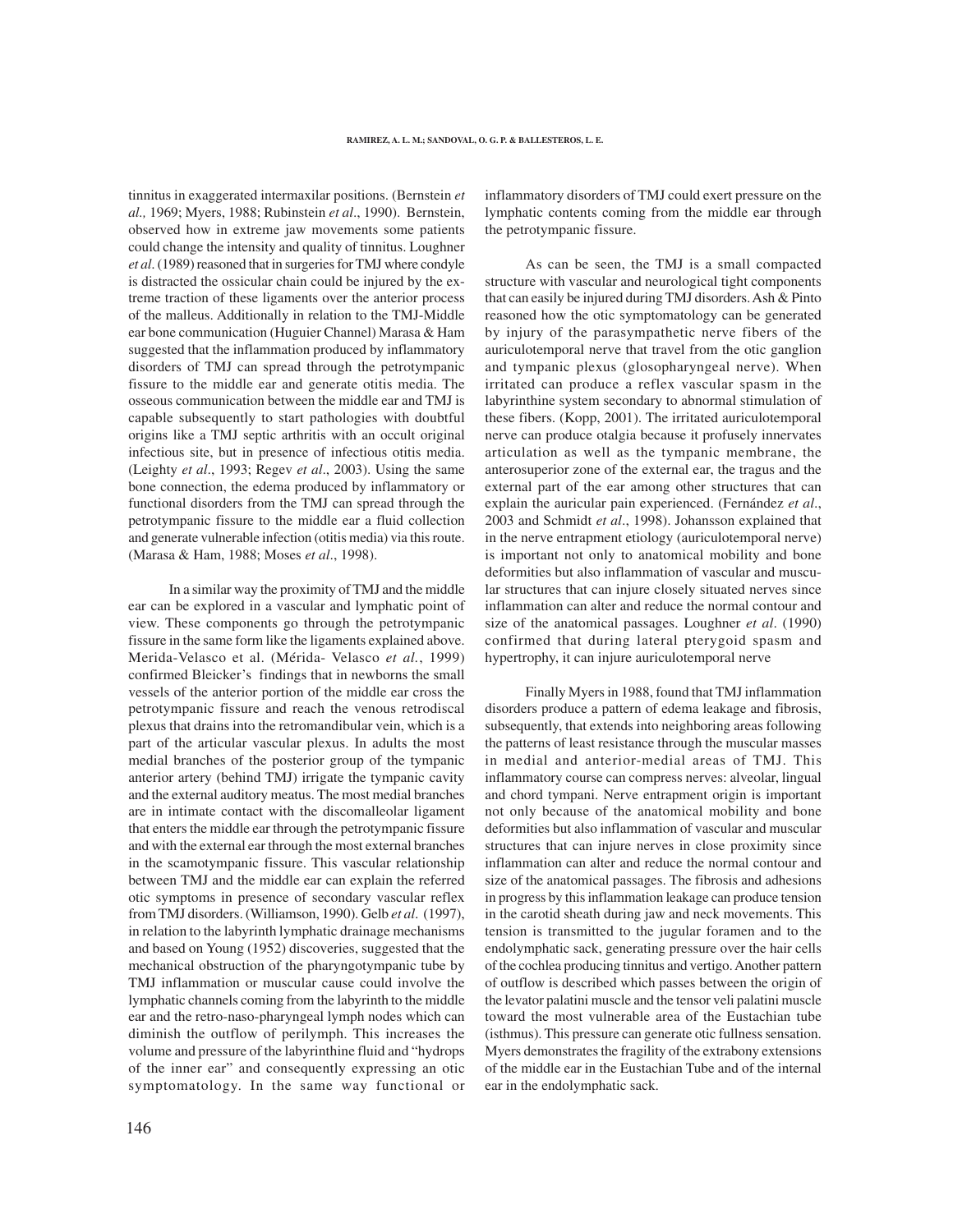#### **Peripheral and Central Nervous System contribution**

Otalgia can be expressed like referred (heterotopic) pain with an orofacial origin that is different to the ear. Miller & Wyrwa (1992) suggested that in the "Theory of Convergence" by Sessle, (Sessle, 2000) the pain referred to the ear (which is secondary to orofacial soreness (Svensson & Graven-Nielsen, 2001) and chronic painful stimulus) begins by chronic irritation of the Peripheral Nervous System (PNS) which alters the normal physiologic functioning of the brain and sensitizes the CNS. These nerves send peripheral nociceptive impulses to second-order neurons through the trigeminal subnucleus caudalis. The sensorial innervation of the ear and periauricular region is derived form cranial nerves V, VII, IX, X, C2, and C3. The neurons of the spinal nucleus of the trigeminal nerve in the brain stem particularly in the subnucleus caudalis and the transition zone between caudal and interpolar subnucleous, receive these orofacial and neck afferents (nociceptive) signals. The central sensitization also involves spinal motor neurons, the thalamus and the somatosensorial cortex, which makes a facilitator effect on referred pain and muscle reflex spasms. The "convergence" of these afferent nerves toward the spinal nucleus of the trigeminal, the thalamus and the cortex can confuse the brain as to the location of the sources of peripheral chronic pain by the sensitization of afferent interneurons not related.

Okeson (1998) noted an accumulation of neurotransmitter substance in the interneuronal synapses when pain stimulus is continuous leading to the leakage of neurotransmitter toward groups of adjacent interneurons. The adjacent interneurons are modulated by the action of these neurotransmitters, generating the perception that these impulses are coming from the same pain area. This explains how the originally excited neuron transmits information about the real origin of pain (primary pain) and the other excited neurons show central excitement which means that the perceived pain from these neurons is heterotopic pain, i.e. referred pain.

Woolf & Thompson (1991) reasoned that the pathogenicity of pain is in part a reflex of the CNS neurons capacity to suffer dynamic alterations in the properties of response and that the nociceptive fibers can trigger this functional plasticity. Chronic pain brings about, as a consequence, a reduction in the threshold of the cutaneus afferent ways and an expansion of the peripheral response. The repeated peripheral stimuli of primary afferent fibers produces a progressive increase in the action potential discharged and in this same manner a prolonged enlargement in the excitability of spine and brain stem neurons posterior to deep and chronic pain stimulus. Coderre *et al.* (1993) found

that it is possible that the normal pain inhibition process (Wall, 1978) in the brain stem is altered by peripheral pain reception and that the central sensitization process generates expansion of the perceived peripheral pain.

Taking into account the "Pain Adaptation Model," by Lund *et al.* (1991) and how the chronic musculoskeletal pain present in TMD produces a protective adaptation to avoid further muscular pain, then it can be expected that this mechanism perpetuate the muscle fatigue cycle dysfunction because the larger muscle agonist-antagonist contractions which generate more chronic pain and continues to sensitize the peripheral orofacial receptors. These receptors become involved in the pathophysiology of the central excitatory effect by constant afferent muscle stimulation continuing the recurrent TMD cycle. (Hu *et al*., 1992, 1993; Svensson *et al*., 1996, 1998).

The orofacial pain can express its constant input to the CNS in a systemic way. The motor nucleous of various cranial nerves like the facial (VII), glossopharyngeal (IX), vagus (X), and the hypoglossal (XII) including the trigeminal (V) are stimulated by the ventral trigemino-thalamus tract carrying to the cortex nociceptive and sensorial signals in an ascending "divergent" manner coming from the contralateral spinal and principal sensory trigeminal nucleous. (Affifi & Bergman). The importance of this resides on the provoked neural "abnormal muscular reflex behaviors" influenced by chronic muscular-articular-mucosal deep pain toward all the skeletal muscles innervated by this pathway: tongue, intrinsic and extrinsic larynx, pharynx and palatal, tensor and levator veli palatini, some of the styloid process, facial, stapedius (possible stapedial intratimpanic mioclonus), tensor tympani, digastrics, mylohyoid and all the agonist muscles of mastication. It will be interesting to determine the coverage of the collateral branch stimulation of the trigemino-thalamus tract on the vital centers (respiratory, metabolic and cardiovascular) and secretomotor activity of the motor nucleus of the X, IX and VII cranial nerves in deep and chronic pain situation.

Symptoms like vertigo, tinnitus and subjective hearing loss can result from a new auditory innervation pattern that involves the trigeminal nerve. Vass *et al*. (1998). found that in animals the trigeminal innervation of the vascular system controls the cochlear and the vestibular labyrinth function. The projection of the ophthalmic fibers of the trigeminal Gasser ganglion to the cochlea through the basilar and anterior inferior cerebellar arteries can play an important role in the vascular tone in quick vasodilatatory responses to metabolic stresses like intense noise. The inner ear disease which produces otic symptoms such as sudden hearing loss, vertigo and tinnitus, can originate from the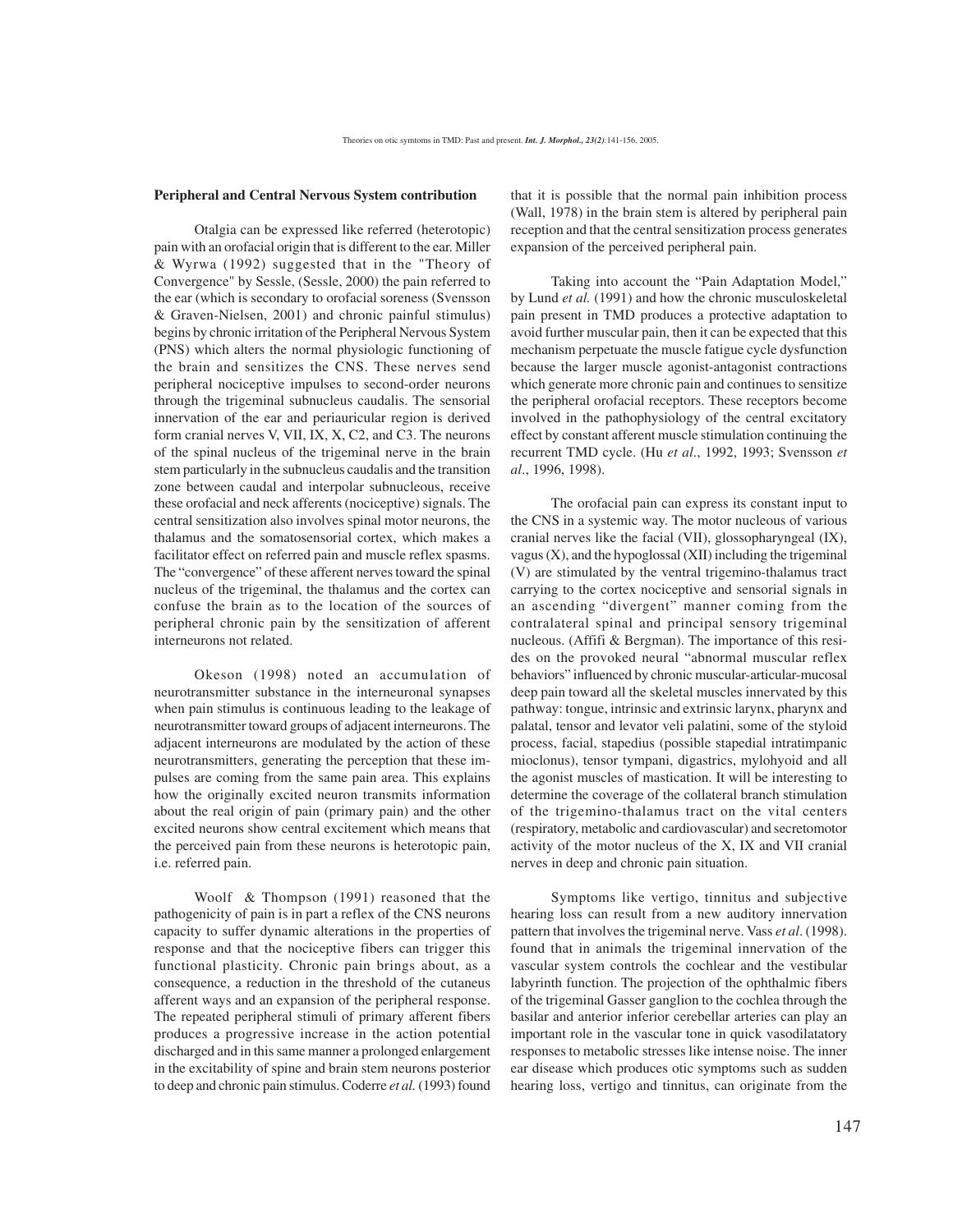reduction of cochlear blood flow due to the presence of abnormal activity in the trigeminal ganglion in patients with herpes zoster, migraine or by the central excitatory effect origininated in a chronic or deep pain produced by TMD. Vass *et al*. also found that the trigeminal sensorial innervation plays an important role in the regulation and balance of the cochlear vascular tone and in the vestibular labyrinth channel that can be responsible for the symptomatic complexity of some cochlear diseases related to inner ear blood flow. Furthermore the headaches, tinnitus, hearing loss, vertigo and Meniere's syndrome can be explained by this innervation model. A parallel discovery by Shore *et al.* (2000) found that the trigeminal ganglion innervates the ventral cochlear nucleus and the superior olivary complex. This can interfere with the auditory pathways which lead to the auditory cortex in the presence of constant peripheral somatic signals from the ophthalmic and mandibular trigeminal peripheral innervation in TMD. Levine (1999) suggests a similar somatic interference or inhibition of the auditory perception in the dorsal and ventral cochlear nucleus. Young *et al.,* 1995)*.* suggests that this stimulus is so strong that it can interfere with moderate-level acoustic stimuli. The perception originates from spinal and cranial nerves impulses in the medullary somatosensory nucleus and is modulated by muscle fatigue in the head and neck areas. These CNS interactions between the somatosensory system and the auditory system (including the extralemniscal auditory pathway (Moller *et al.,* 1992) can explain the origin of otic symptoms without existing disease in the ear, nose or throat. (Sobhy *et al.*, 2004).

Forceful muscle contraction in TMD can elicit modulations in the neurological auditory perception and body balance. Bjorne *et al.* (1996, 1998) describe a type of vertigo and tinnitus without a cochlear and labyrinth origin. They found that these symptoms can be initiated in the facial and cervical muscular dysfunction in TMD which generates hypertonicity and muscular spasm irritating nerves and blood vessels by muscular trapping. When this compression develops in the neck, it distorts the normal propioceptive reception to the vestibular nucleus in the oculo-vestibular muscle reflex that controls the postural position of the head. (Cowin & Bryner, 2002). The cervical muscular compression could generate tension on the vertebral artery which feeds the basilar artery and the inner ear inflow. Bjorne suggested that this tension can produce temporary or permanent hearing loss. They reasoned that constant muscular tension is associated with tinnitus and vertigo by neuroplasticity originating in the irritation and posterior peripheral sensitization. (Bjorne & Agerberg, 2003; Salvinelli, *et al*., 2003).

Tinnitus can result from the interaction between the somatic and otic nervous pathways inside the CNS without

involving the peripheral structures (cochlea and choclear nerve). Levine suggested that the reduction in the auditorynerve input leads to desinhibition of the dorsal cochlear nucleus and an increase in spontaneous activity in the central auditory system which is experienced as tinnitus and can be modulated by somatosensory input. Lockwood *et al.* (2002) named this phenomenon "Cross-Modal Inhibition" and suggests that hearing loss leads to reorganization (neuroplasticity) of the pathways in the central auditory system and leads to abnormal interactions between auditory and other central pathways, showing similarities between neuropathic pain and tinnitus with a TMD origin.

### **DISCUSSION**

The development of TMD is multifactorial and is centered in local, systemic and recent psychological factors. Predisposition, initiation and perpetuating factors increase the biomechanic and the neuromuscular aspect of the dysfunction. The psychological foundation in patients with acute and chronic TMD shows how anxiety, depression, and personality alterations add to the complexity of this disorder. Understanding these disorders is developed by fusing the traditional biomedic model with psychological, social and behavioral dimensions of the patients. (Mc Neill, 1997; Greene & Lakin, 2000). An important and potent modulator of TMD are the emotional disorders. (Dworkin *et al.*, 1987; 1987; Dworkin, 1994; Kinney *et al.*, 1992; Gatchel et al., 1996; Molin, 1999). Treatment should emphasis physical management as well as behavior management in relation to this problem. This cascade of events that can start with emotional stress can be expressed in articular-muscular orofacial and cervical pain finally represented like otic symptoms.**(**Goodfriend, 1933; Myrhaug, 1964; Bernstein *et al.*, 1969; Williamson, 1990; Kutilla *et al.*, 1999) Meniere's syndrome or Endolymphatic Hydrops expressed like tinnitus, vertigo, hearing loss and otic fullnes could be explained partially or totally by this research that open a possibility in the therapeutics of this disease. **(**Myrhaug, 1964; Myers, 1988; Hu *et al.,* 1993; Bjorne & Agerberg, 1996). In orofacial pain the medical team rarely has interest in the muscular or articular orofacial evaluation and its crucial connection with referred cranial symptoms expressed. Otolaryngology and odontological exams are vital to establish differential diagnosis of the orofacial symptoms by TMD. These should incorporate both intraoral and extraoral muscle explorations of the head and neck (Kim *et al*., 1995) as well as palpation of the muscles and TMJ. (Conti *et al*., 2002). Also, a physical and visual examination of associated structures such as the pterygoid hamulus of the soft palate, the stylohyoid complex, the temporalis tendon, the sphenopalatinum ganglion,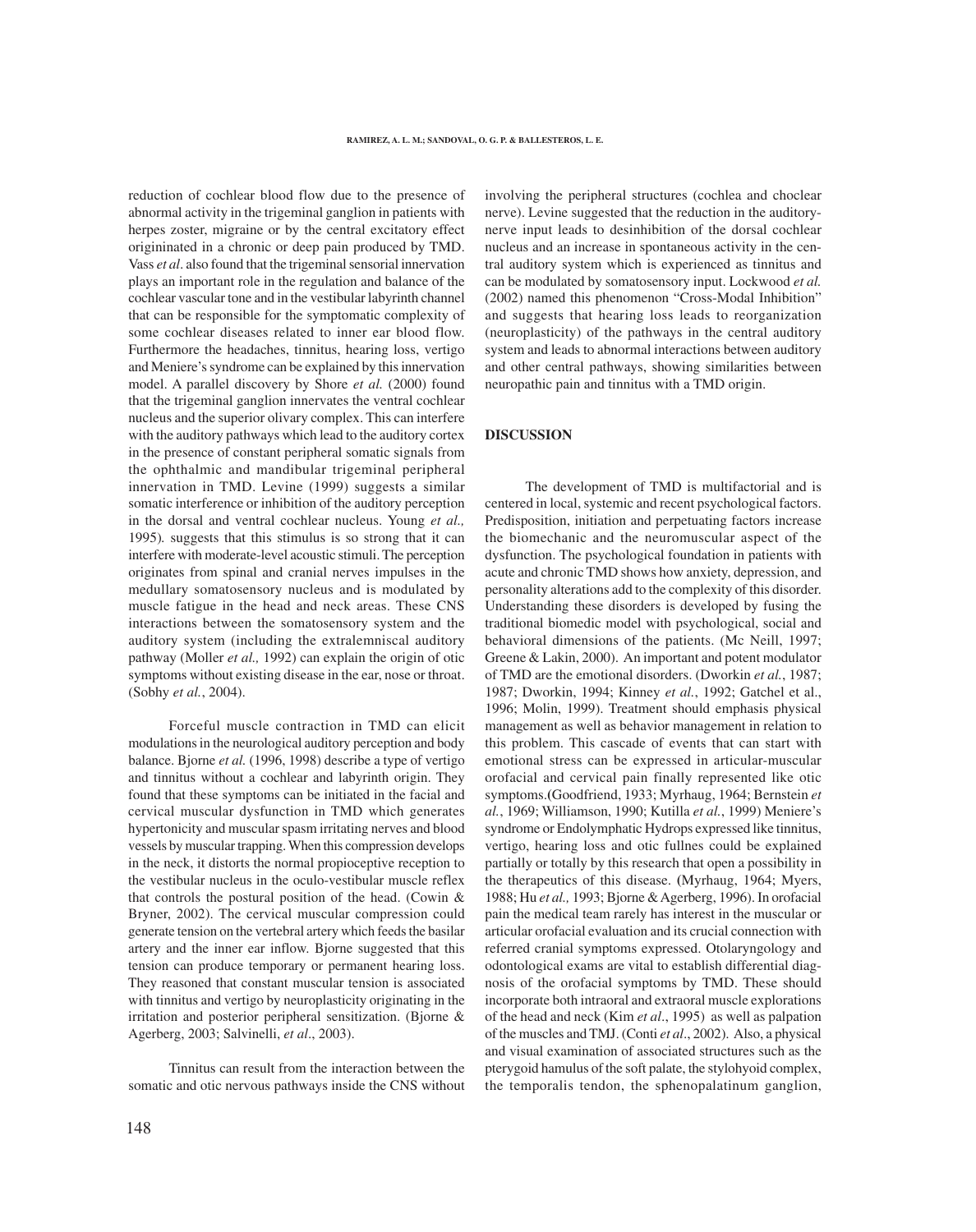| Researchers                 | Nº TMD Patients % Otalgia |                | $%$ Tinnitus             | % Vertigo      | % Hearing Loss | % Ear Fullness |
|-----------------------------|---------------------------|----------------|--------------------------|----------------|----------------|----------------|
| Goodfriend, 1933            | 91                        | 3              | 14                       | 5              | $26\,$         | $---$          |
| Costen, 1934                | 400                       | 38             | 13                       | 12             | 13             | 6              |
| Gelb-Arnold, 1959           | 100                       | 13             | 27                       | 5              | $---$          | ---            |
| Kelly-Goodfriend, 1960      | 102                       | $---$          | $---$                    | 75.5           | $---$          | ---            |
| Kelly-Goodfriend, 1964      | 105                       | 25             | 44                       | 100            | 44             | 30.4           |
| Myrhaug. 1964               | 1391                      | 21             | 32                       | 28             | 32             | $---$          |
| Dolowitz et al., 1964       | 64                        | 100            | 43                       | 5              | 38             | 48             |
| Gelb et al., 1967           | 742                       | 36             | 40                       | 20             | 15             | $---$          |
| Bernstein et al., 1969      | 86                        | 93             | 42                       | 14             | 33             | 62             |
| Sharav et al., 1978         | 42                        | $---$          | $\overline{\phantom{a}}$ | 23             | $---$          | $---$          |
| Principato-Barwell, 1978    | 25                        | 100            | 44                       | 44             | $---$          | $---$          |
| Koskinen et al., 1980       | 47                        | 47             | 20                       | 26             | 24             | 26             |
| Brookes et al., 1980        | 45                        | 82             | 76                       | 33             | 80             | 62             |
| Gelb-Bernstein, 1983a       | 1142                      | $\overline{a}$ | 41.5                     | 20.6           | 15.4           | ---            |
| Gelb-Bernstein, 1983b       | 200                       | $---$          | 36                       | 40             | 24.5           | 48             |
| Fricton et al., 1985        | 164                       | 42             | 42                       | 23             | 17.7           | $---$          |
| Cooper et al., 1986         | 476                       | 50             | 36                       | 40             | 38             | ---            |
| Wedel-Carlsson, 1986        | 148                       | $---$          | 14                       | 15             | 14             | ---            |
| Bush, 1986                  | 105                       | 82             | 33                       | $---$          | ---            | ---            |
| Bush, 1987                  | 35                        | $---$          | 33                       | $---$          | ---            | $---$          |
| Williams, 1990              | 25                        | $---$          | $---$                    | 44             | $---$          | $---$          |
| Henderson et al., 1992      | 21                        | 85.7           | 90.5                     | 76.1           | 66.6           | 90.5           |
| Chole-Parker, 1992          | 338                       | 100            | 59                       | $70\,$         | $---$          | $---$          |
| Cooper et al., 1993         | 996                       | 63             | 63                       | 41             | 25             | 30             |
| Ogutcen-Toller et al., 1993 | 57                        | 40             | 17                       | 8.7            | 26             | 5              |
| Ciancaglini et al., 1994    | 797                       | 1.6            | 6.4                      | 1.6            | 7.6            | ---            |
| Ren-Isberg, 1995            | 53                        | 98.1           | 100                      | 54.7           | $---$          | 92.5           |
| Parker-Chole, 1995          | 338                       | 100            | 59                       | 70             | ---            | $---$          |
| Wright et al., 1997         | 93                        | 38             | 38                       | $\overline{a}$ | $---$          | $---$          |
| Kisnisci et al., 1999       | 152                       | 66.7           | 55.5                     | 55.5           | 27.8           | $---$          |
| De Felicio et al., 1999     | 30                        | 53.3           | 66.6                     | 20             | 20             | 76.6           |
| Kuttila et al., 1999        | 411                       | $12 - 16$      | $12 - 17$                | $\overline{a}$ | ---            | $5-9$          |
| Wright et al., 2000         | 15                        | 15             | 14                       | 11             | ---            | $---$          |
| D'Antonio et al., 2000      | 90                        | 100            | 51.1                     | 31.1           | $---$          | $---$          |
| Bruto et al., 2000          | 40                        | 75             | 17.5                     | $\overline{a}$ | 15             | 17.5           |
| Lam et al., 2001            | 470                       | 32             | 26                       | 18             | 12             | $---$          |
| Pascoal et al., 2001        | 126                       | 50             | 50                       | 34             | 10             | 52             |
| Tuz et al., 2003            | 200                       | 57.2           | 48.3                     | 42.7           | 29.4           | $\overline{a}$ |
| De Felicio et al., 2004     | 27                        | 59.2           | 74                       | $---$          | $---$          | 74.1           |
| Sobhy et al., 2004          | 30                        | 56.7           | $20\,$                   | ---            | $---$          | $---$          |

| Table I. Percent of TMD-otic symptoms in different populations |
|----------------------------------------------------------------|
|----------------------------------------------------------------|

paranasal sinuses, the stylomandibular ligament, the parotid gland and the dental structures as well as possible cervical lesions should be included. (Hertz, 1968; Kopstein, 1975; Correl *et al.*, 1979; Shankland, 1987; Ernest *et al.*, 1991; Raustia, 1993; Kunachak, 1995; Peterson *et al.*, 1995; Koelbaek *et al.*, 1999; Farella *et al.,* 2002). These exams are necessary in order to make a certain exclusionary diagnostic approach because of the similarity of orofacial symptoms. The pain present in TMD is a subjective symptom which possesses a relevant diagnostic difficulty, especially under the absence of objective and unique signs which is why a differential diagnosis including the associated structures is imperative.

Solving these problems should be approached carefully and conservatively. Reversible therapies should be the first treatment elected. Appropriate handling of TMD should implement non-invasive therapies. Physical selfregulation can eliminate negative oral habits and maintain more relaxed muscles, avoiding the ischemia and accumulation of algesic intramuscular and articular substances. Patients must be dedicated to their physical treatment and the management of their harmful habits and behavior in relation to their TMD. Conscious lifestyle changes that eliminate the muscular hyperactivity must be implemented. Prevention or reduction of factors such as bruxism, muscle hyperactivity inflammation has vital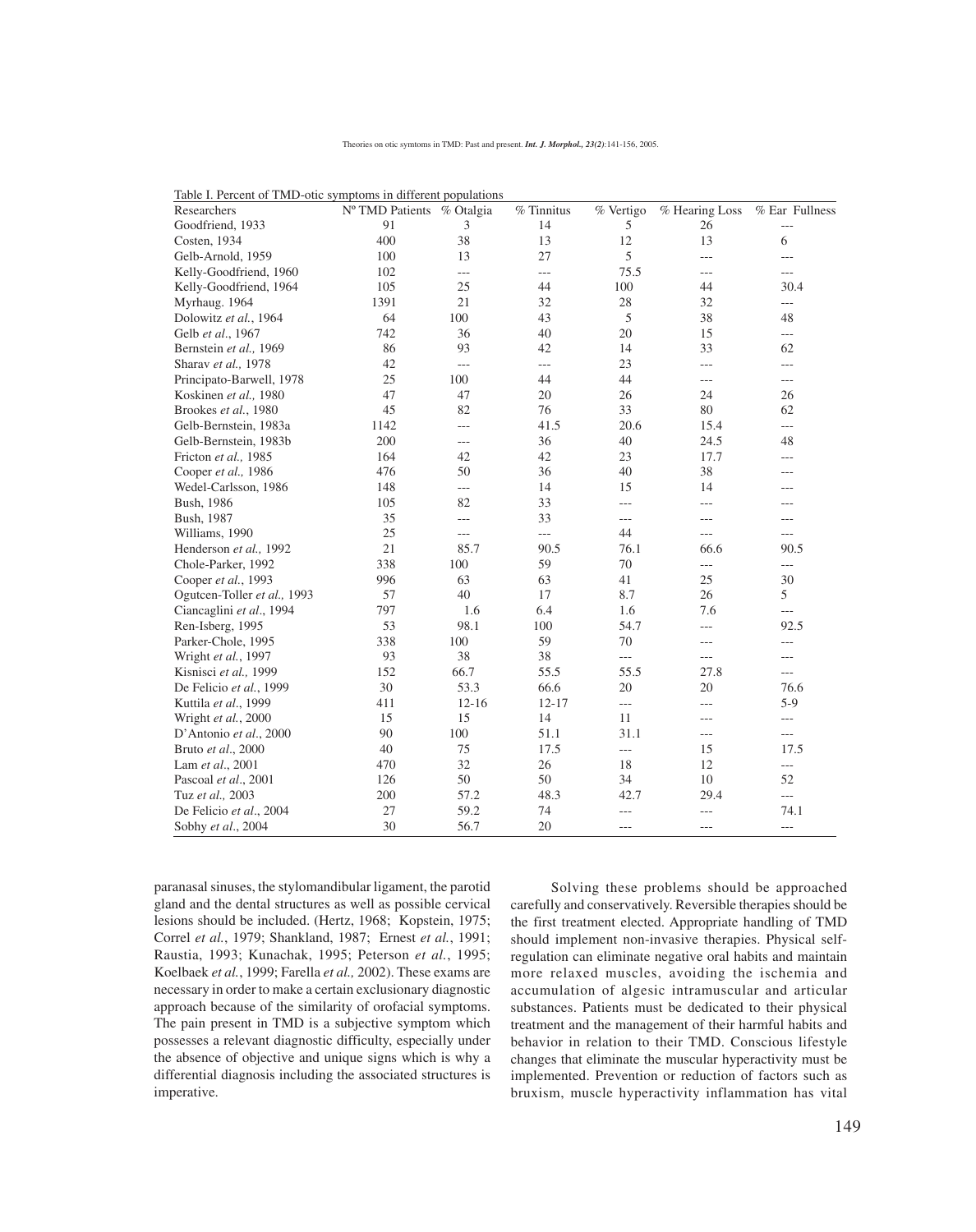importance in any therapeutic treatment that gives the body the opportunity to repair itself and adapt to positive habits. In our daily practice we can observe how this pattern of referred symptomatology continuously repeats and how ultraconservative and conservative treatments restore the original state of health. (McNeill, 1997; Clark *et al.*, 1999; Lockwood *et al*., 2002).

The orofacial symptoms present in TMD are like a mystery where the symptoms characterize the clues and the current epidemiological information and a good clinical examination constitute the evidence of where it is collected and takes form. Sometimes it is necessary to be ready to renounce some of the procedures and theories accepted as paradigms in professional practice. Only the flexible use of refreshing new knowledge and adoption of a new direction will benefit our patients, and diminish any unavoidable uncertainty in our daily practice.

Although the cause-effect relationship of the referred symptoms has an alliance with TMD continuous learning is still necessary. Many of these rationalization theories are not possible to prove using measuring instruments, but in daily clinical practice they are constantly applied. Costen's 1934 positions are regularly applied and appear to be one of the correct visions of TMD and their connection with referred symptomatology. Even after 68 years these theories give the impression of being applicable in the explanation of some of the orofacial symptoms. The clinicians that lean on anatomical and physiological exploration in their daily practice have given form to each one of these theories. These focuses should be kept in mind as diagnostic tools as they are the understanding we must have about the possible pathogenic approach of these disorders in order for successful treatment. Now then, all this takes in account a deep position when we observe the wide groove that exists on this topic between health disciplines like dentistry and medicine.

**RAMIREZ, A. L. M.; SANDOVAL, O. G. P. & BALLESTEROS, L. E.** Teorías de los síntomas óticos en los trastornos temporomandibulares: Pasado y presente. *Int. J. Morphol., 23(2)*:141-156, 2005.

**RESUMEN:** Por muchos años, síntomas óticos observados en la práctica clínica se han relacionado estrechamente con trastornos temporomandibulares (TTM). Esta revisión incluye juicios que plantean criterios específicos en el campo de los síntomas óticos diagnosticados y tratados desde un punto vista estomatognático. El objetivo está centrado en las implicancias debatidas causa-efecto entre síntomas óticos y TTM estableciendo un probable vínculo entre la ATM, oído y estructuras adyacentes. La revisión está basada en una aproximación embriológica y anatómica que explica los mecanismos y síntomas de patogenia ótica interconectados con TTM. El acompañamiento recíproco entre disciplinas de odontología y otorrinolaringología estableció un equilibrio entre los TTM y la mutua sintomatología ótica remitida, como está mostrado en múltiples diagnósticos. Esta investigación constituye un intento de alcanzar una integración entre estas dos especialidades médicas en el diagnóstico y tratamiento de este tipo de patologías.

**PALABRAS CLAVE: Tinitus; Oido; Vértigo; Trastornos Temporomandibulares; Dolor referido.**

## **REFERENCES**

- Affifi, A. K. & Bergman, R. A. *Neuroanatomia functional. Texto y Atlas.* McGraw-Hill Interamericana, p. 176.
- Alper, C. M.; Tabari, R.; Seroky, J. T. & Doyle, W. J. Magnetic resonance imaging of the development of otitis media with effusion caused by functional obstruction of the eustachian tube. *Ann. Otol. Rhinol. Laryngol., 106(5)*:422-31, 1997.
- Arlen, H. The otomandibular syndrome: A new concept. *Ear Nose Throat. J., 56(2)*:60-2, 1977.
- Ash, C. M. & Pinto, O. F. The TMJ and the middle ear: Structural and functional correlates for otic symptoms associated with temporomandibular joint dysfunction. *Int. J. Prosthodont., 4(1)*:51-7, 1991.
- Barsoumian, R.; Kuehn, D. P.; Moon, J. B. & Canady, J. W. An anatomic study of the tensor veli palatini and dilatator tubae muscles in relation to eustachian tube and velar function. *Cleft Palate Craniofac. J., 35(2):*101-10, 1998.
- Baume, L. J. Ontogenesis of the human temporomandibular joint: I. Development of the Condyles. *J. Dent. Res., 41*:1327-39, 1962.
- Bernhardt, O.; Gesch, D.; Schwahn, C.; Bitter, K.; Mundt, T.; Mack, F.; Kocher, T.; Meyer, G.; Hensel, E. & John, U. Signs of temporomandibular disorders in tinnitus patients and in a population-based group of volunteers: results of the Study of Health in Pomerania. *J. Oral Rehabilitation, 31*:311-9, 2004.
- Bernstein, J. M.; Mohl, N. D. & Spiller, H. Temporomandibular joint dysfunction masquerading as disease of ear, nose and throat. *Trans. Am. Acad. Ophthalmol. Otolaryngol., 73(6)*:1208-17, 1969.
- Bjorne, A. & Agerberg, G. Craniomandibular disorders in patients with Meniere's disease: a controlled study. J*. Orofac. Pain, 10(1):*28-37, 1996.

Bjorne, A. & Agerberg, G. Symptom relief after treatment of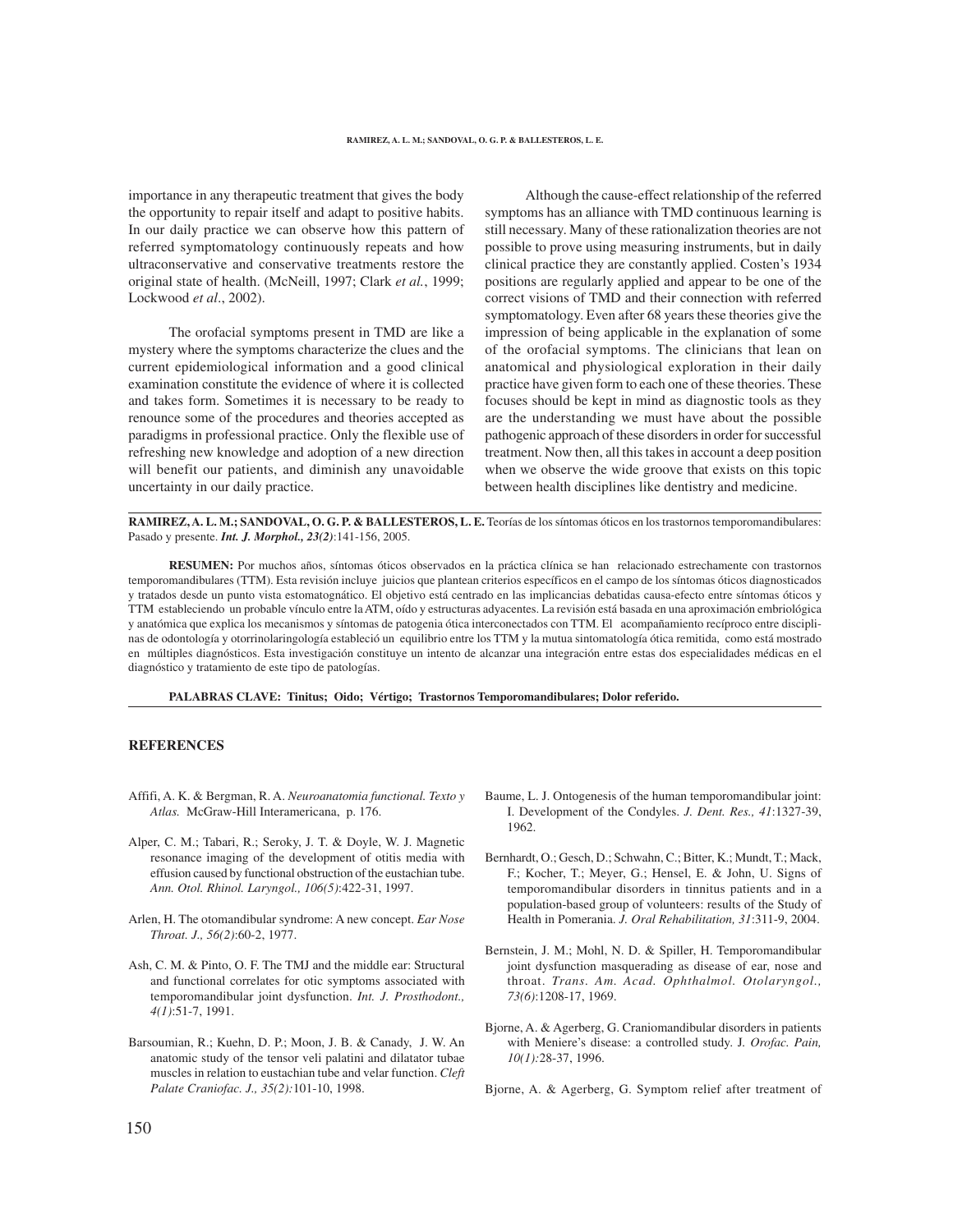temporomandibular and cervical spine disorders in patients with Meniere's disease: A three year follow-up. Cranio, 21(1):50- 60, 2003.

- Bjorne, A.; Berven, A. & Agerberg, G. Cervical signs and symptoms in patients with Meniere's disease: a controlled study. *Cranio, 16(3)*:194-202, 1998.
- Brookes, G. B.; Maw, A. R. & Coleman, M. J. 'Costen's syndrome'- -correlation or coincidence: a review of 45 patients with temporomandibular joint dysfunction, otalgia and other aural symptoms. *Clin. Otolaryngol., 5(1)*:23-36, 1980.
- Burch, J. G. The cranial attachment of the sphenomandibular (tympanomandibular) ligament. *Anat. Rec., 156(4)*:433-8, 1966.
- Burch, J. G. Activity of the accessory ligaments of the temporomandibular joint. *J. Prosthet. Dent., 24(6)*:621-8, 1970.
- Bush, F. M. Tinnitus and earache: Long term studies in 105 patients with temporomandibular disorders. *J. Dent. Res., (special issue)*:185, 1986.
- Bush, F. M. Tinnitus and Otalgia in temporomandibular disorders. *J. Prosthet. Dent., 58(4)*:495-8, 1987.
- Campbell, C. D.; Loft, G. H.; Davis, H. & Hart, D. L. TMJ symptoms and referred pain patterns. *J. Prosthet. Dent., 47(4)*:430-3, 1982.
- Chatellier, G.; Degoulet, P.; Devries, C.; Vu, H. A.; Plouin, P. F. & Menard, J. Symptom prevalence in hypertensive patients. *Eur. Heart J. 3 Suppl C*:45-52, 1982.
- Chole, R. A. & Parker, W. S. Tinnitus and vertigo in patients with temporomandibular disorders. *Arch. Otolaryngol. Head Neck Surg., 118(8)*:817-21, 1992.
- Ciancaglini, R; Loreti, P. & Radaelli, G. Ear, nose and throat symptoms in patients with TMD: The association of symptoms according to severity of arthropathy. J. *Orofac. Pain, 8(3)*:293- 7, 1994.
- Clark, G. T. & Tsukiyama, Y. Sixty-eight years of experimental occlusal interference studies: What have we learned? *J. Prosthet. Dent., 82*:704-13, 1999.
- Coderre, T. J.; Katz, J.; Vaccarino, A. L. & Melzack, R. Contribution of central neuroplasticity to pathological pain: Review of clinical and experimental evidence. *Pain, 52(3)*:259-285, 1993.
- Coleman, R. D. Temporomandibular joint. Relations of the retrodiskal zone to Meckel's cartilage and lateral pterygoid muscle. *J. Dent. Res., 49(3)*:626-30, 1970.
- Conti, P. C.; dos Santos, C. N. & Lauris, J. R. Interexaminer agreement for muscle palpation procedures: The efficacy of a calibration program. *Cranio, 20(4)*:289-94, 2002.
- Cooper, B. C.; Alleva, M.; Cooper, D. L. & Lucente, F. E. Miofascial pain dysfunction: Analysis of 476 patients. *Laryngoscope, 96(10):*1099-2106, 1986.
- Cooper, B. C. & Cooper, D. L. Recognizing otolaryngologic symptoms in patients with temporomandibular disorders. *Cranio, 11(4):*260-7, 1993.
- Correll, R. W.; Jensen, J. L.; Taylor, J. B. & Rhyne, R. R. Mineralization of the stylohyoid-stylomandibular ligaments complex. *Oral Surg. Oral Med. Oral Pathol., 8(4):*286-91, 1979.
- Costen, J. B. A syndrome of ear and sinus symptoms dependent upon disturbed function of the temporomandibular joint. *Ann. Otol., 43(1)*:1-15, 1934.
- Cowin, R. & Bryner, P. Hearing loss otalgia and neck pain: A case report on long-term chiropractic care that helped to improve quality of life. *Chriropract. J. Austral, 32(4)*:119-30, 2002.
- Curtis, A. W. Miofascial pain-dysfunction syndrome: the role of non-masticatory muscles in 91 patients. *Otolaryngol. Head Neck Surg., 88(4)*:361-7, 1980.
- Dao, T. T. & LeResche, L. Gender differences in pain. *J. Orofac. Pain, 14(3)*:169-84, 2000.
- Decker, J. D. Traumatic deafness as a result of retrusion of the condyles of the mandible. *Ann. Otol. Rhinol. Laryngol., 34*:519, 1925.
- Dolowitz, D. A.; Ward, J. W.; Fingerle, C. O. & Smith C. C. The role of muscular incoordination in the pathogenesis of the temporomandibular joint syndrome. *Laryngoscope, 74:*790- 801, 1964.
- Dos Reis, A. C.; Hotta, T. H.; Ferreira-Jeronymo, R. R.; De Felicio, C. M. & Ribeiro, R. F. Ear symptomatology and occlusal factors: A clinical report. *J. Prosthet. Dent., 83(1):* 21-4, 2000.
- Dworkin, S. F. Perspectives on the interaction of biological, psychological and social factors in TMD. *J. Am. Dent. Assoc., 125(7)*:856-63, 1994.
- Dworkin, S. F. & Burgess, J. A. Orofacial pain of psychogenic origin: Currents concepts and classification. *J. Am. Dent. Assoc., 115(4):*565-71, 1987.
- Dworkin, S. F. & LeResche, L. Research diagnostic criteria for temporomandibular disorders: review, criteria, examinations and specifications, critique. J*. Craniomandib. Disord. Facial Oral Pain, 6(4):*301-55, 1992.
- Edmeads, J. The cervical spine and headache. *Neurology 38(12)*:1874-8, 1988.
- Eckerdal, O. The petrotynpanic Fissure: A link connecting the tympanic cavity and the temporomandibular joint. C*ranio, 9(1)*:15-21, 1991.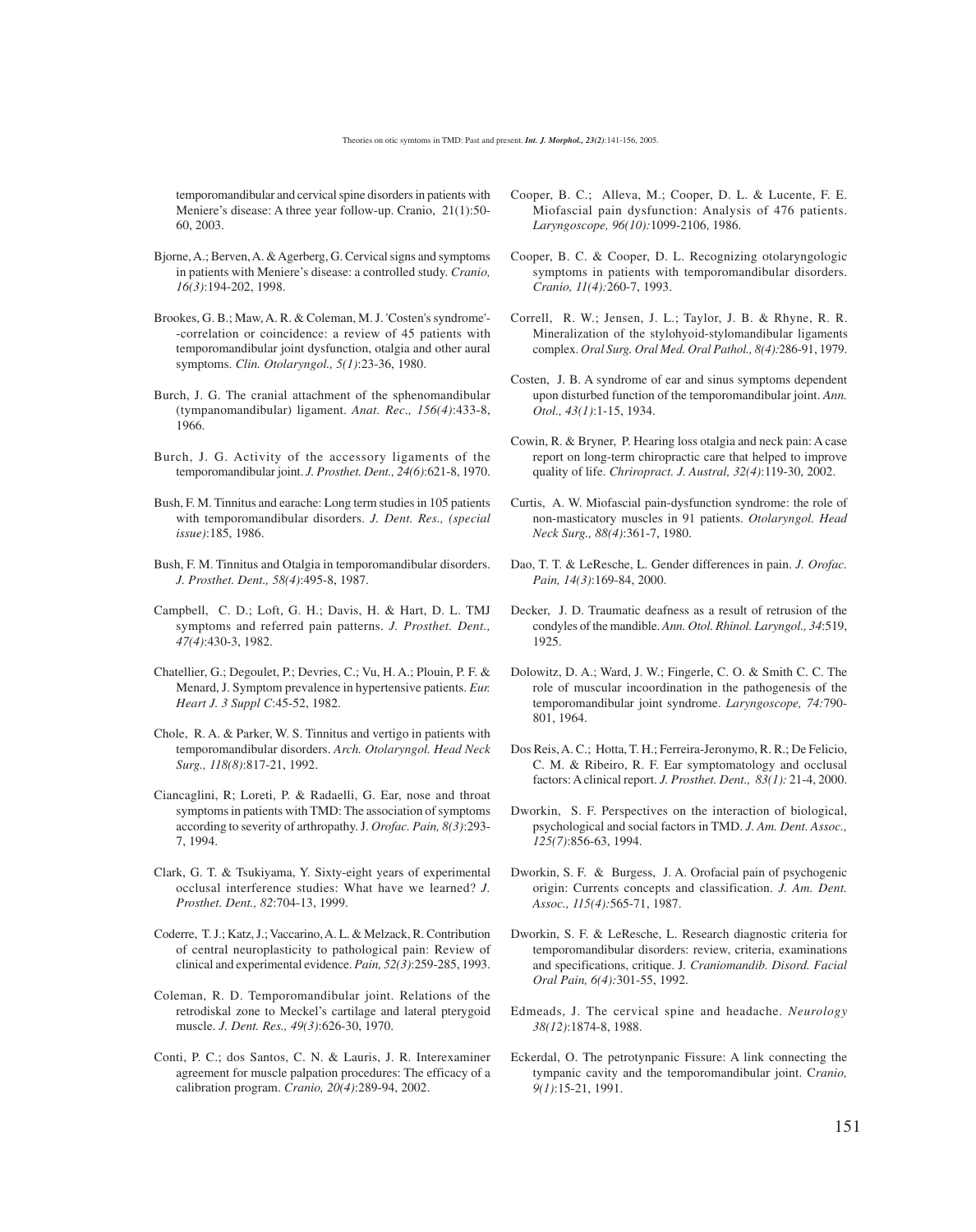- Ernest, E. A.; Martinez, M. E.; Rydzewski, D. B. & Salter, E. G. Photomicrogrphic evidence of insertion tendonosis: The etiologic factor in pain for temporal tendonosis. *J. Prosthet. Dent., 65(1)*:127-31, 1991.
- Farella, M.; Michelotti, A.; Gargano, A.; Cimino, R. & Ramaglia, L. Myofascial pain syndrome misdiagnosed as odontogenic pain: A case report. *Cranio, 20(4):*307-11, 2002.
- Fernández, P.; Vasconsellos, E.; Okeson, J. P.; Bastos, R. L. & Maia, M. L. The anatomical relationship between the position of the auriculotemporal nerve and mandibular condyle. *Cranio, 21(3)*:165-71, 2003.
- Fricton, J. R.; Kroening, R.; Haley, D. & Siegert, R. Miofascial pain syndrome of the head and neck: a review of clinical characteristics of 164 patients. *Oral Surg. Oral Med. Oral Pathol., 60*:615-23, 1985.
- Furstman, L. The early development of the human temporomandibular joint. *Am. J. Orthodont., 49*:672-82, 1963.
- Gatchel, R. J.; Garofalo, J. P.; Ellis, E. & Holt, C. Major psychological disorders in acute and chronic TMD: An initial examination. *J. Am. Dent. Assoc., 127(9)*:1365- 70, 1996.
- Gelb, H. & Arnold, G. E. Syndromes of the head and neck of dental origin. I. Pain caused by mandibular dysfunction. *Arch. Otolaryngol., 70*:681-91, 1959.
- Gelb, H. & Bernstein, I. M. Clinical evaluation of two hundred patients with temporomandibular joint syndrome. *J. Prosthet. Dent., 49(2):*234-43, 1983a.
- Gelb, H. & Bernstein, I. M. Comparison of three different populations with temporomandibular joint pain-dysfunction syndrome. *Dent. Clin. North Am., 27(3)*:495-503, 1983b.
- Gelb, H.; Calderone, J. P.; Gross, S. M. & Kantor, M. E. The role of the dentist and the otolaryngologist in evaluating temporomandibular joint syndromes. *J. Prosthet. Dent., 18(5)*:497-503, 1967.
- Gelb H. & Tarte, J. A two-year dental clinical evaluation of 200 cases of chronic headache: the craniocervical-mandibular syndrome. *J. Am. Dent. Assoc., 91(6)*:1230-6, 1975.
- Gelb, H.; Gelb, M. L. & Wagner, M. L. The relationship of tinnitus to craniocervical mandibular disorders. C*ranio, 5(2):*136-43, 1997.
- Goodfriend, D. J. Symptomatology and treatment of abnormalities of the mandibular articulation. *Dent. Cosmos, 75*:844-52, 947- 60, 1933.
- Gray, L. P. The relationship between the "superior constrictor swallow" clicking of the ears and ear disease. *J. Laryngol. Otol., 97(12)*:1121-8, 1983.
- Greene, C. S. The etiology of temporomandibular disorders: Implications for treatment. *J. Orofac. Pain, 15(2)*:93-105, 2001.
- Greene, C. S. & Laskin, D. M. Temporomandibular disorders: Moving from a dentally based to a medically based model. *J. Dental Res., 79(10)*:1736-9, 2000.
- Greene, C. S. & Marbach, J. J. Epidemiologic studies of mandibular dysfunction: A critical review. *J. Prosthet. Dent. 48(2)*:184-90, 1982.
- Hazell, J. W. Patterns of tinnitus: Medical audiological findings. *J. Laryngol. Otol. Suppl., (4):*39-47, 1981.
- Hellstrom, F.; Thunberg, J.; Bergenheim, M.; Sjolander, P.; Pedersen, J. & Johansson, H. Elevated intramuscular concentration of bradykinin in jaw muscle increases the fusimotor drive to neck muscles in the cat. *J. Dent. Res. 79(10)*:1815-22, 2000.
- Hertz, R. S. Pain resulting from elongated pterygoid hamulus: Report of case. *J. Oral Surg., 26(3)*:209-10, 1968.
- Holborow, C. Eustaquian tubal function: changes throughout childhood and neuro-muscular control. *J. Laryngol. Otol., 89(1)*:47-55, 1975.
- Hoshino, T. Surgical anatomy of the anterior epitympanic space. Arch. Otolaryngol. *Head Neck Surg., 114(10):*1143-5, 1988.
- Hu, J. W.; Sessle, B. J.; Raboisson, P.; Dallel, R. &Woda, A. Stimulation of craneofacial muscle afferents induces prolonged facilitatory effects in trigeminal nociceptive brain stem neurons. *Pain, 48(1)*:53-60, 1992.
- Hu, J. W.; Yu, X. M.; Vernon, H. & Sessle, B. J. Excitatory effects on neck and jaw muscle activity of inflammatory irritant applied to cervical paraspinal tissues. *Pain, 55(2):*243-50, 1993.
- Ioannides. C. A. & Hoogland, G. A. The disco-malleolar ligament: A possible cause of subjective hearing loss in patients with TMJ. *J. Maxillofac. Surg., 11(5):*227-31, 1983.
- Ishijima, K.; Sando, I.; Balaban, C. D.; Miura, M. & Takasaki, K. Functional anatomy of levator veli palatini muscle and tensor veli palatini muscle in association with eustaquian tube cartilage. *Ann. Otol. Rhinol. Laryngol., 111(6)*:530-6, 2002.
- Johansson, A. S.; Isberg, A. & Isacsson, G. A radiographic and histologic study of the topographic relations in the temporomandibular joint region. *J. Oral Maxilofac. Surg., 48(9)*:953-61, 1990.
- Kamerer, D. B. Electromyographic correlation of tensor tympani and tensor veli palatini muscles in man. *Laryngoscope, 88(4)*:651-62, 1978.
- Kato, T.; Rompre, R.; Montplaisir, J. Y.; Sessle, B. J. & Lavigne, G. J. Sleep bruxism: an oromotor activity secondary to microarousal. *J. Dent. Res., 80(10)*:1940-4, 2001.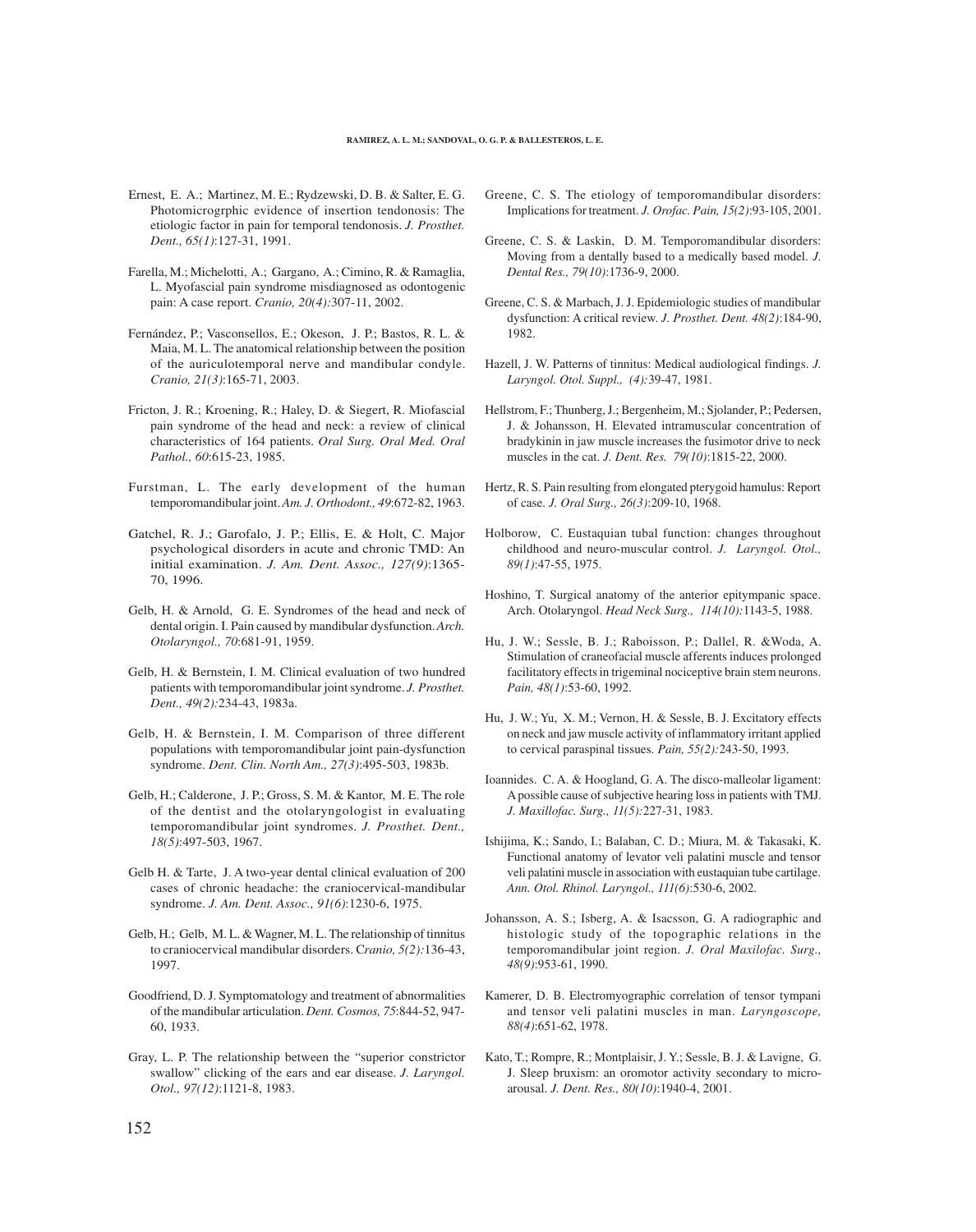- Keersmaekers, K.; De Boever, J. A. & Van Den Verg, L. Otalgia in patients with temporomandibular joint disorders. *J. Prosthet. Dent., 75(1)*:72-6, 1996.
- Kelly, H. T.; Goodfriend, D. J. Vertigo attributable to dental and temporomandibular joint causes. *J. Prosthet. Dent., 1:*159-73, 1964.
- Kierner, A. C.; Mayer, R. & Kirschhofer, K. Do the tensor tympani and tensor veli palatini muscles of man form a functional unit? A histochemical investigation of their putative connections. *Hear Res, 165(1-2):*48-52, 2002.
- Kim, H. S.; Chung, S. C.; Kim, Y. K. & Lee, S. W. Pain-pressure threshold in the head and neck region of episodic tension-type headaches patients. *J. Orofac. Pain, 9(4)*:357-64, 1995.
- Kinney, R. K.; Gatchel, R. J.; Ellis, E. & Holt, C. Major psychological disorders in chronic TMD patients: Implications for successful management. *J. Am. Dent. Assoc., 123(10)*:49- 54, 1992.
- Kisnisci, R.; Onder, E.; Tuz, H. Prevalence of Otologic Complaints in Temporomandibular Disorder Patients. *Int. J. Oral & Maxillofacial Surgery, 28(1)*:101-2, 1999.
- Klausner, J. J. Epidemiologic of chronic facial pain: diagnostic usefulness in patient care. *J. Am. Dent. Assoc., 125(12)*:1604- 11, 1994.
- Klockhoff, I. & Anderson, H. Reflex activity in the tensor tympani muscle recorded in man. *Acta Oto-laryngol., 51*:184-8, 1960.
- Koelbaek Johansen, M.; Graven-Nielsen, T.; Schou Olesen, A. & Arendt-Nielsen, L. Generalised muscle hyperalgesia in chronic whiplash syndrome. *Pain, 83(2)*:229-34, 1999.
- Komori, E.; Sugisaki, M.; Tanabe, H. & Katoh, S. Discomalleolar ligament in the adult human. *Cranio 4(4)*:300-5, 1986.
- Kopp, S. Neuroendocrine, immune, and local responses related to temporomandibular disorders. *J. Orofac. Pain., 15(1):*9-28, 2001.
- Kopstein, E. Hyoid syndrome. *Archives of Otolaryngol., 101(8)*:484-5, 1975.
- Koskinen, J.; Paavolainen, M.; Raivio, M. & Roschier, J. Otological manifestations in temporomandibular joint dysfunction. *J. Oral Rehabil., 7(3)*:249-54, 1980.
- Kunachak, S. Anterior cervical pain syndromes: hyoid, thyroid, and crycoid cartilages syndromes and their treatment with triaminalone acetamide. *J. Laryngol. Otol., 109(1)*:49-52, 1995.
- Kuttila, S. J.; Kuttila, M. H.; Le Bell, Y.; Alanen, P. & Jouko, S. Aural Symptoms and Signs of Temporomandibular Disorder in Association with Treatment Need and Visits to Physician. *Laryngoscope, 109(10)*:1669-73, 1999.
- Kuttila, S. J.; Kuttila, M. H.; Niemi, P. M.; Le Bell, Y. B.; Alanen, P. J. & Suonpaa, J. T. Secundary otalgy in adult population. *Archives Otolaryngologic Head Neck Surgery 127(4)*:401-5, 2001.
- Lam, D. K. Lawrence HP, Tenenbaum HC. Aural symptoms in temporomandibular disorder patients attending a orofacial pain unit. *J. Orofac. Pain,15(2)*:146-57, 2001.
- Leuwer, R.; Schubert, R.; Kucinski, T.; Liebig, T. & Maier, H. The muscular compliance of the auditory tube: a model-based survey. *Laryngoscope, 112(10)*:1791-5, 2002.
- Leighty, S. M.; Spach, D. H.; Myall, R. T. W. & Burns, J. L. Septic arthritis of the temporomandibular joint: review of the literature and report of two cases in children. *Int. J. Oral Maxillofac. Surg., 22(5)*:292-7, 1993.
- Levine, R. A. Somatic (craniocervical) tinnitus and the dorsal cochlear nucleus hypothesis. *Am. J. Otolaryngol., 20(6):*351- 62, 1999.
- Lipton, J. A.; Ship, J. A. & Larach-Robinson, D. Estimated prevalence and distribution of reported orofacial pain in the United States. *J. Am. Dent. Assoc., 124(10)*:115-21, 1993.
- Lockwood, A. H.; Salvi, R. J. & Burkard, R. F. Tinnitus. *New Engl. J. Med., 347(12)*:904-10, 2002.
- Lockwood, A. H.; Salvi, R. J.; Coad, M. L.; Towsley, M. L.; Wack, D. S. & Murphy, B. W. The functional neuroanatomy of tinnitus. Evidence of limbic system links and neural plasticity. *Neurology, 50(1)*:114-20, 1998.
- Loughner, B. A.; Larkin, L. H. & Mahan, P. E. Discomalleolar and anterior malleolar ligaments: Possible causes of middle ear damage during temporomandibular joint surgery. *Oral Surg. Oral Med. Oral Pathol., 68(1):*14-22, 1989.
- Loughner, B. A.; Larkin, L. H.; Mahan, P. E. Nerve entrapment in the lateral pterygoid muscle. *Oral Surg. Oral Med. Oral Pathol., 69(3)*:299-306, 1990.
- Lund, J. P.; Donga, R.; Widmer, C. G. & Stohler, C. S. The pain adaptations model: A discussion of the relationship between chronic musculoskeletal pain and motor activity. *Can. J. Physiol. Pharmacol., 69(5)*:683-94, 1991.
- Lund, J. P.; Lavigne, G. J.; Dubner, R. & Sessle, B. J. *Orofacial pain. From basic science to clinical management.* Quintessence Publishing Co, Inc. Chicago, 2001.
- Marasa, F. K. & Ham, B. D. Case reports involving the treatment of children with chronic otitis media with effusion via craniomandibular methods. *Cranio, 6(3):*256-70, 1988.
- McDonnell, J. P.; Needleman, H. L.; Charchut, S.; Allred, E. N.; Roberson, D. W.; Kenna, M. A. & Jones, D. The Relationship Between Dental Overbite and Eustachian Tube Dysfunction. *Laryngoscope, 111*:310–16, 2001.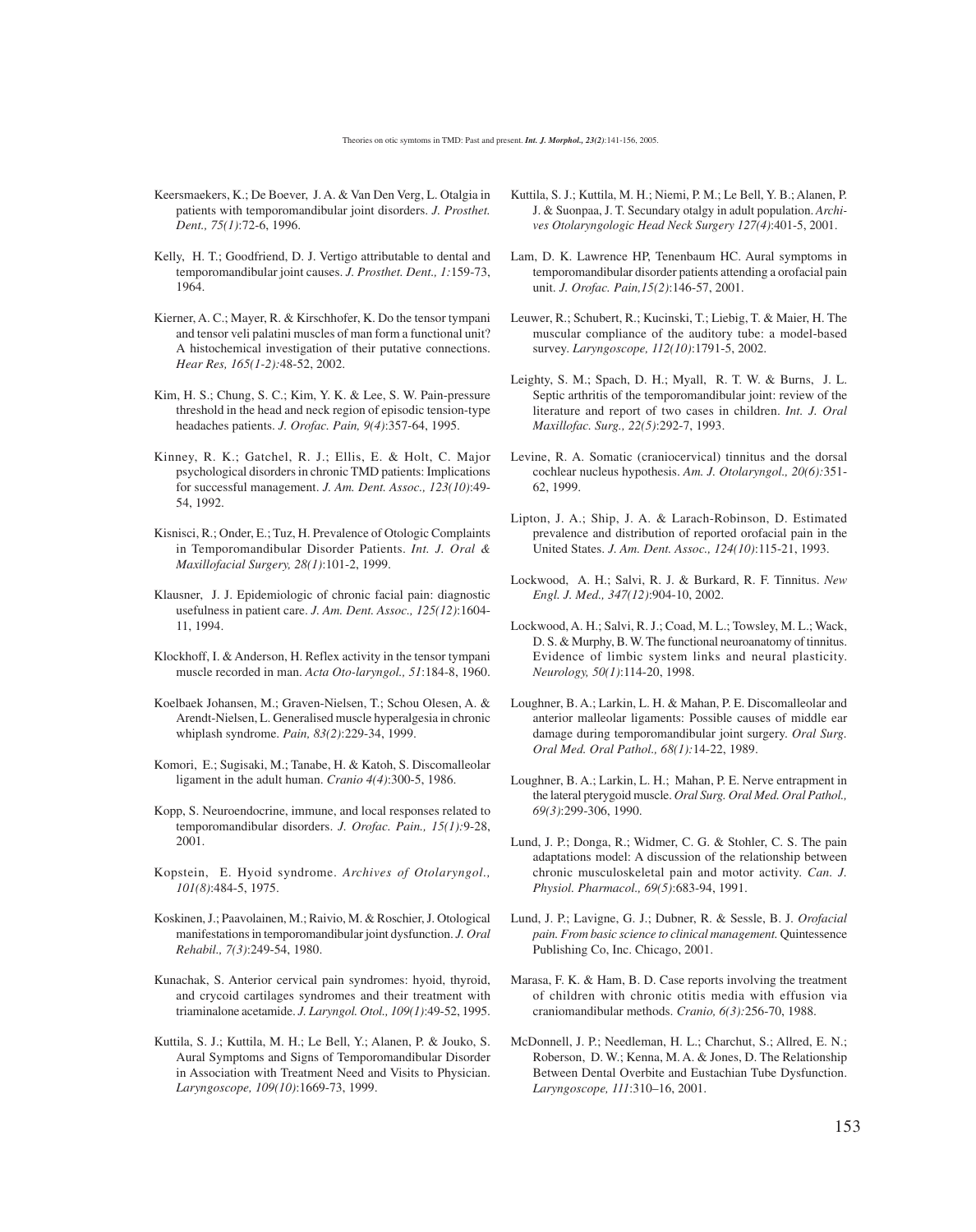- McNeill, C. History and evolution of TMD concepts. *Oral Surg. Oral Med. Oral Pathol. Oral Radiol. Endod., 83(1)*:51-60, 1997.
- McNeill C, ed. *Craniomandibular disorders: guidelines for Evaluation, Diagnosis, and Management.* Chicago, Quintessence Publ Co, 1990.
- McNeill C, ed. T*emporomandibular Disorders Guidelines for classification, assessment, and management.* Chicago, Quintessence Publishing Co, 1993.
- Mense, S. Nociception form skeletal muscle in relation to clinical muscle pain. *Pain, 54(3)*:241-89, 1993.
- Mérida-Velasco, J. R.; Rodriguez-Vazquez, J. F.; Merida-Velasco, J. A. & Jimenez-Collado, J. The vascular relationship between the temporomandibular joint and the middle ear in the human fetus. *J. Oral Maxillofac. Surg., 57(2):*146-53, 1999.
- Merida Velasco, J. R.; Rodriguez Vazquez, J. F. & Jimenez, Collado J. Anterior tympanic artery: course, ramification and relationship with the temporomandibular joint. *Acta Anat., 158(3):*222-6, 1997.
- Miller, D. A. & Wyrwa, E. B. Ear pain: A dental dilema. *Compendium, 13(8)*:676-84, 1992.
- Misurya, V. K. Functional anatomy of tensor palati and levator palati muscles. *Arch. Otolaryngol., 102(5)*:265-70, 1976a.
- Misurya, V. K. Tensor tympani, a 'tuner' of tensor palati muscle. *Acta Otolaryngol., 82(5-6)*:410-4, 1976b.
- Moller, A. R.; Moller, M. B. & Yokota, M. Some forms of tinnitus may involve the extralemniscal auditory pathway. *Laryngoscope, 102*:1165-71, 1992.
- Molin, C. From bite to mind: TMD--a personal and literature review. *Int. J. Prosthodont., 12(3)*:279-88, 1999.
- Morgan, D. H. Tinnitus of TMJ: A preliminary report. *Cranio, 10(2)*:124-9, 1992.
- Morgan, D. H.; Goode, R. L.; Christiansen, R. L. & Tiner, L. W. The TMJ-Ear Connection. *Cranio, 13(1)*:42-3, 1995.
- Moses, J. J.; Langue, C. R. & Arredondo, A. Septic arthritis of the temporomandibular joint after the removal of a third molars. *J. Oral Maxillofac. Surg., 56(4)*:510-2, 1998.
- Myers, L. J. Possible inflammatory pathways relating temporomandibular joint dysfunction to otic symptoms. *Cranio, 6(1):*64-70, 1988.
- Myrhaug, H. The incidence of the ear symptoms in cases of malocclusion and temporomandibular joint disturbances. *Br. J. Oral Maxillofac. Surg., 2*:28-32, 1964,
- National Institute of Health Technology Assessment Conference on Management of Temporomandibular Disorders; 1996 Apr 29-May 1; Bethesda (MD).
- Ogutcen-Toller, M. & Juniper, R. P. Audiological evaluation of the aural symptoms in temporomandibular joint dysfunction. *J. Craniomaxillofac. Surg., 21(1)*:2-8, 1993.
- Ogutcen-Toller, M. The morphogenesis of the human discomalleolar and sphenomandibular ligaments. *J. Craniomaxillofac. Surg., 23(1)*:42-6, 1995.
- Ohta, Y.; Suwa, F. M.; Yang, L.; Wang, M. & Wang, H. Development and histology of fibrous architecture of the fetal temporomandibular joint. *Okajimas Folia Anat. Jpn. 70(1)*:1- 5, 1993.
- Okeson, J. P. ed. *Management of temporomandibular disorders and occlusion.* 4. ed. St. Louis, Mosby, 1998. pp. 149-77.
- Okeson, J. P. Ed. *Orofacial pain. Guidelines for assessment, diagnosis, and management.* The American Academy of Orofacial Pain. Chicago, Quintessence Publishing Co., 1996.
- Parker, W. S. & Chole, R. A. Tinnitus, vertigo and temporomandibular disorders. *Am. J. Orthod. Dentofacial Orthop., 107(2)*:153-8, 1995.
- Pergamalian, A.; Thomas, R.; Hussein, Z. & Greco, C. The association between wear facets, bruxism, and severity of facial pain in patients with temporomandibular disorders. *J. Prosthetic Dentistry, 90(2)*:194-200, 2003.
- Perry, H. T.; Xu, Y. & Forbes, D. P. The embryology of the temporomandibular joint. *Cranio, 3(2)*:125-32, 1985.
- Peterson, J. N.; Schames, J.; Schames, M. & King, E. Sphenopalatine ganglion block: A safe and easy method for the management of orofacial pain. *Cranio, 13(3)*:177-81, 1995.
- Pinto, O. F. A new structure related to the temporomandibular joint and middle ear. *J. Prosthet. Dent., 12(1)*:95-103, 1962.
- Prades, J. M.; Dumollard, J. M.; Calloc'h, F.; Merzougui, N.; Veyret, C. & Martin, C. Descriptive anatomy of the human auditory tube. *Surg. Radiol. Anat., 20(5):*335-40, 1998.
- Principato, J. J. & Barwell, D. R. Biofeedback training and relaxation exercises for treatment of temporomandibular joint dysfunction. *Otolaryngology. 86(5)*:ORL-766-9, 1978.
- Proctor, B. Embryology and anatomy of the Eustaquian tube. *Arch. Otolaryngol., 86(5):*503-14, 1967.
- Raustia, A. M.; Oikarinen, K. S.; Luotonen, J.; Salo, T. & Pyhtinen, J. Parotid gland carcinoma simulating signs and symptoms of craniomandibular disorders- A case report. *Cranio, 11(2):*153- 6, 1993.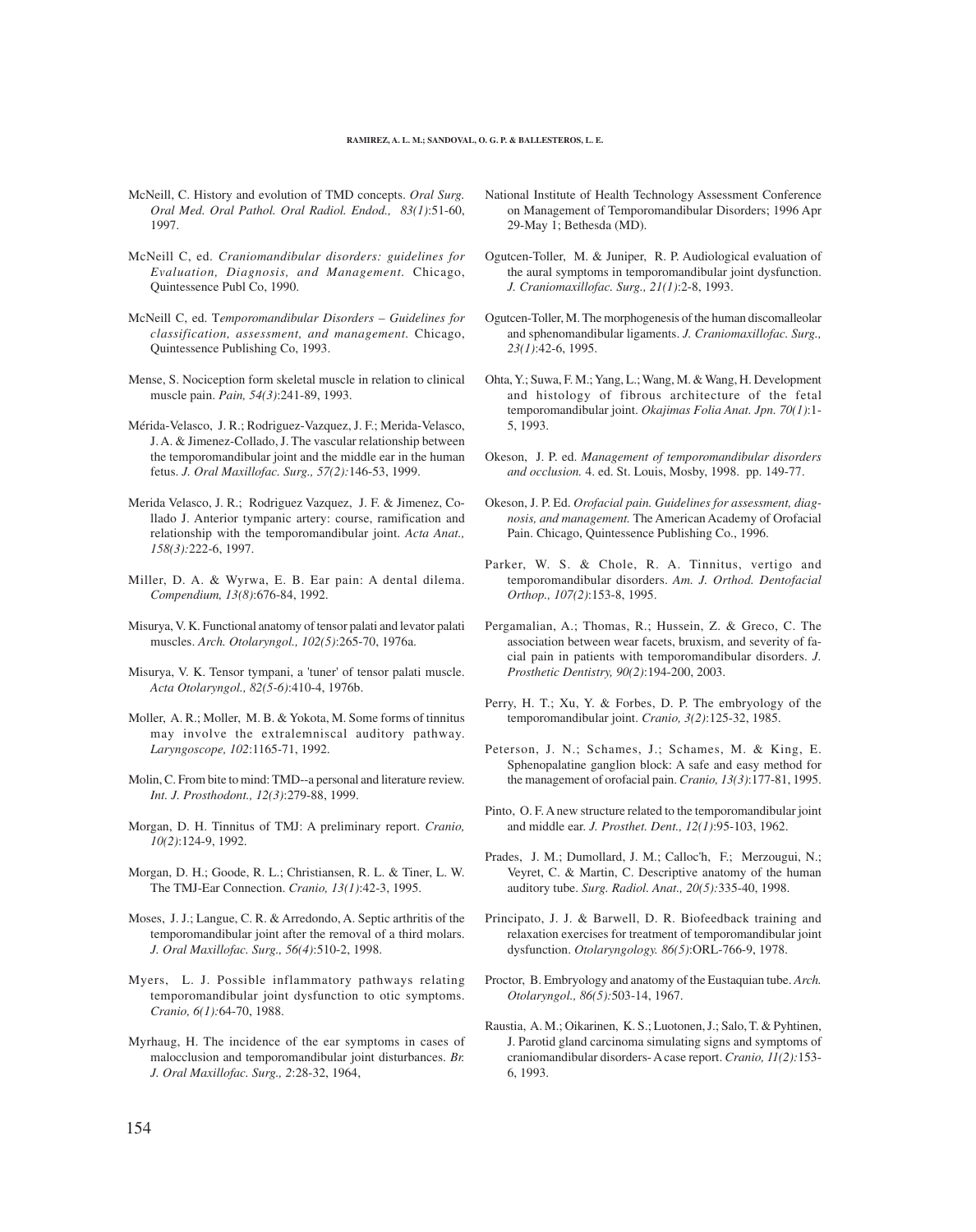- Rees, L. A. The structure and function of the mandibular joint. *Br. Dent. J., 96:*125-33, 1954.
- Regev, E.; Koplewitz, B.; Nitzan, D. & Bar-Ziv, J. Ankylosis of the temporomandibular joint as a sequela of septic arthritis and neonatal sepsis. *Pediatric. Infectious Disease J. 22(1)*:99-101, 2003.
- Ren, Y. F. & Isberg, A. Tinnitus in patients with temporomandibular joint internal derangement. *Cranio, 13(2):*75-80. 1995.
- Rodriguez Vazquez, J. F.; Merida Velasco, J. R. & Jimenez Collado, J. A study of the os goniale in man. *Acta Anat., 142:*188-92, 1991.
- Rodriguez Vazquez, J. F.; Merida Velasco, J. R. & Jimenez Collado, J. Relationships between the temporomandibular joint and the middle ear in human fetuses. *J. Dent. Res., 72(1)*:62-6, 1993.
- Rodriguez Vazquez, J. F.; Merida Velasco, J. R.; Jimenez Collado, J. Development of the human sphenomandibular ligament. *Anat. Rec., 233(3)*:453-60, 1992.
- Rodríguez-Velasquez, J. F.; Merida-Velasco, J. R.; Merida-Velasco, J. A. & Jimenez-Collado, J. Anatomical considerations on the discomalleolar ligament. *J. Anat., 192(Pt 4)*:617-21, 1998.
- Rood, S. R. The morphology of muscle tensor veli palatini in the five month human fetus. *Am. J. Anat., 138(2):*191-5, 1973.
- Rood, S. R. & Doyle, W. J. Morphology of the tensor veli palatiny, tensor tympani and dilatator tubae muscles. *Ann. Otol. Rhinol. Laryngol., 87(2 Pt 1)*:202-10, 1978.
- Ross, M. A. Functional anatomy of the tensor palati. *Arch Otolaryngol., 93(1):*1-3, 1971.
- Rubinstein, B. Tinnitus and craniomandibular disorders-- Is there a link? *Swed. Dent. J. Suppl., 95*:1-46, 1993.
- Rubinstein, B. & Carlsson, G. E. Effects of Stomatognathic treatment on tinnitus: A retrospective study. *Cranio, 5(3)*:254-9, 1987.
- Rubinstein, B.; Axelsson, A. & Carlsson, G. E. Prevalence of signs and symptoms of craniomandibular disorders in tinnitus patients. J. Craniomandib. Dis. Facial Oral Pain, 4(3):186-92, 1990.
- Sadler, T. W. *Langman Embriología Médica.* 7. ed. Médica Panamericana, México, 1998. Cap. 16 -17.
- Salen, B. & Zakrisson, J. E. Electromyogram of the tensor tympani muscle in man during swallowing. *Acta Otolaryngol., 85(5- 6)*:453-5, 1978.
- Salvinelli, F.; Casale, M.; Paparo, F.; Persico, M. & Zini, C. Subjective tinnitus, ztemporomandibular joint dysfunction, and serotonin modulation of neural plasticity: causal or casual triad? *Medical Hypotheses, 61(4)*:446–8, 2003.
- Santander, H.; Millares, R.; Jimenez, A.; Zuñiga, C.; Rocabado, M. & Moya, H. Influence of stabilization occlusal splint on craniocervical relationships. Part II: Electromyographic analysis. *Cranio,12(4)*:227-33, 1994.
- Schames, J.; Schames, M.; King, E.; Ulansey, S.; Boyd, J. & Schames, E. Trigeminal Pharyngioplasty: Treatment of the forgotten accessory muscles of mastication which are associated with orofacial pain and ear symptomatology. American Journal of Pain Management 2002;12:102-12.
- Schmidt, B. L.; Pogrel, M. A.; Necoechea, M. & Kearns, G. The distribution of the auriculotemporal nerve around the temporomandibular joint. *Oral Maxillofa. Surg., 86(2)*:165-8, 1998.
- Shankland, W. E. Ernest syndrome as a consequence of stylomandibular ligament injury: A report of 68 patients. *J. Prosthet. Dent., 157(4)*:501-6, 1987.
- Shore, S. E.; Vass, Z.; Wys, N. L. & Altschuler, R. A. Trigeminal ganglion innervates the auditory brainstem. *J. Comp. Neurology, 10;419(3)*:271-85, 2000.
- Sessle, B. J. Acute and chronic craniofacial pain: Brain stem mechanism of nociceptive transmission and neuroplasticity and their clinical correlates. *Crit. Rev. Oral Biol. Med. 11(1)*:57-91, 2000.
- Sessle, B. J.; Bryant, P. S. & Dionne, R. N. editors. *TMD and related pain conditions.* In: Fields HL, editor. Progress in pain research. Seattle, IASP Press, 1995. V. 4.
- Shapiro, H. H. & Truex, R. C. The temporomandibular joint and the auditory function. *J. Am. Dent. Assoc., 30*:1147-68, 1943.
- Skeppar, J. & Nilner, M. Treatment of craniomandibular disorders in children and young adults. *J. Orofac. Pain., 7(4)*:362-9, 1993.
- Sobhy, O. A.; Koutb, A. R.; Abdel-Baki, F. A.; Ali, T. M.; El Raffa, I. Z. & Khater, A. H. Evaluation of aural manifestations in temporo-mandibular joint dysfunction. *Clin. Otolaryngol., 29*:382–5, 2004.
- Solberg, W. K.; Woo, M. W. & Houston, J. B. Prevalence of mandibular dysfunction in young adult. *J. Am. Dent. Assoc. 98(1)*:25-34, 1979.
- Spauwen, P. H.; Hillen, B.; Lommen, E. & Otten, E. Three-dimensional computer reconstruction of the eustachian tube and paratubal muscles. *Cleft Palate Craniofac, J., 18(2):*217-9, 1991.
- Svensson, P.; Arendt-Nielsen, L. & Houe L. Sensory-motor interactions of human experimental unilateral jaw muscle pain: A quantitative analysis. *Pain, 64(2)*:241-9, 1996.
- Svensson, P.; Graven-Nielsen, T. & Arendt-Nielsen, L. Mechanical hyperesthesia of human facial skin induced by tonic painful stimulation of jaw muscles. *Pain, 74(1)*:93-100, 1998.